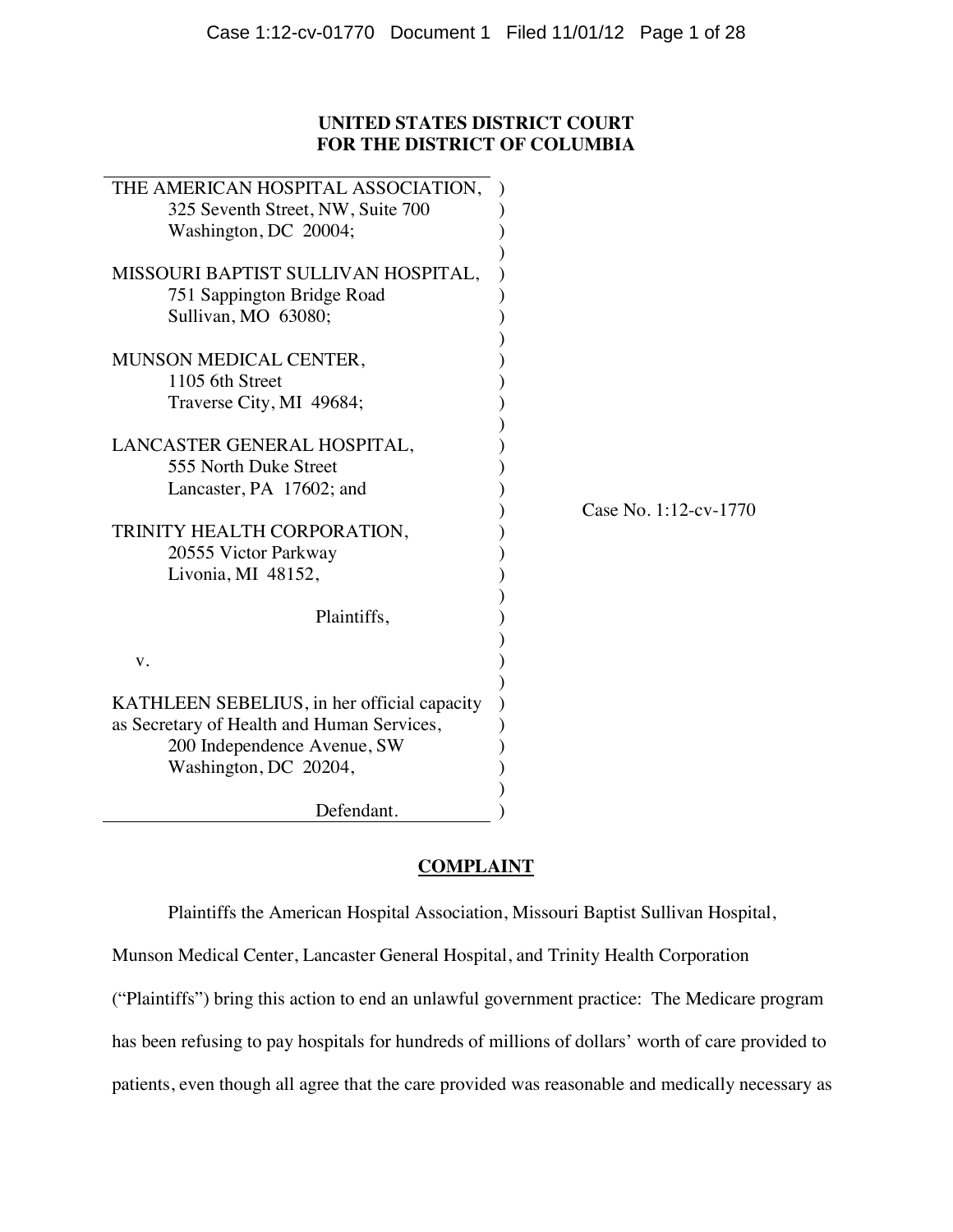the Medicare Act requires. The government's refusal to pay for this care is harming hospitals and patients. More pertinent here, it violates the Medicare Act and is otherwise unlawful. Plaintiffs seek a declaration to that effect as well as monetary and other relief.

### **INTRODUCTION**

1. When a patient comes to a hospital for treatment, the attending physician must decide whether the patient should be admitted to the hospital. If the patient is admitted, he or she is treated on an "inpatient" basis; if not, he or she is treated on an "outpatient" basis. There are differences between the two, but in some cases the same services can be provided in both settings. For example, a young, healthy patient may be a good candidate to have surgery in an outpatient setting, while an older patient who has a higher risk of complications should have the same surgery on an inpatient basis.

2. Traditionally, the decision to admit a patient for inpatient treatment has been committed to the expert judgment of the attending physician. But in recent years, the Secretary of Health and Human Services (HHS) acting through the Centers for Medicare & Medicaid Services (CMS) has employed private third parties—known as Recovery Audit Contractors, or RACs—to engage in wide-ranging review of physicians' decisions to admit patients. These contractors are paid based on the amount of Medicare reimbursement they can "claw back" from hospitals. And though they operate with nothing but a cold paper record, they now regularly overrule physicians' expert medical judgments long after the fact, determining that particular Medicare patients—patients whom they have never even seen—should not have been admitted to the hospital to receive inpatient care. CMS then takes back all the payments it made to the hospital for the patients' care and gives the RAC a percentage of those funds.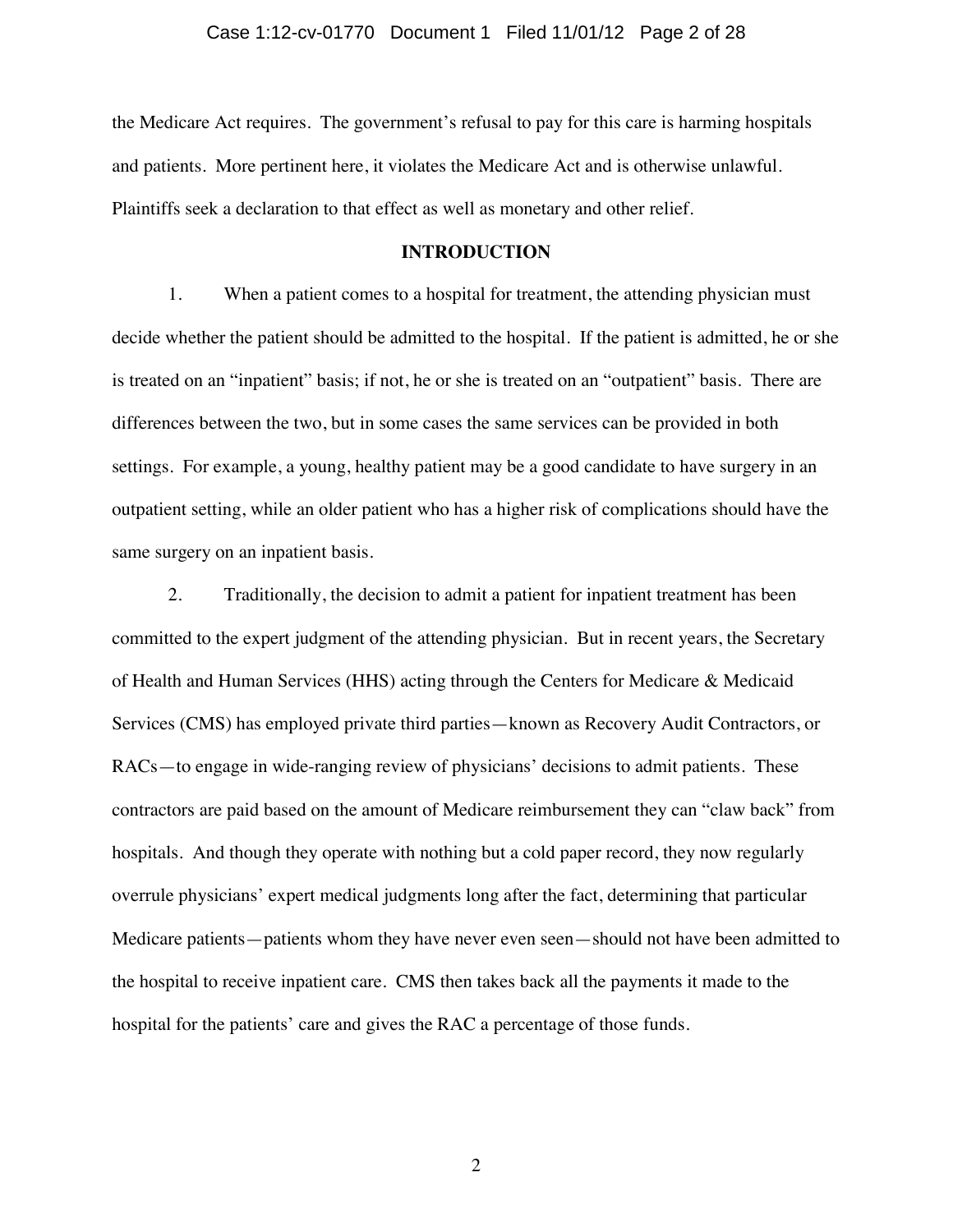### Case 1:12-cv-01770 Document 1 Filed 11/01/12 Page 3 of 28

3. For example, a hospital will care for a Medicare patient on an inpatient basis and submit a bill for reimbursement under Medicare Part A, which covers inpatient hospital care. CMS will pay the hospital. But months or, typically, years later, a RAC will overrule the physician's decision to admit the patient on the ground that, in the RAC's opinion, the patient could have been treated in the outpatient setting, and will demand that the hospital give back the entire Part A payment amount.

4. The RACs' decisions often are overturned on appeal. But even where they are not, payment to hospitals for the services they provided should be made under Medicare Part B, which covers hospital outpatient services. After all, federal law requires Medicare to reimburse hospitals for reasonable and medically necessary services provided to patients, and no one in these cases questions that the care hospitals gave their patients was reasonable and medically necessary; the RACs that demanded the payments back disagreed only with the *setting* in which the care was provided. At bottom, if payment cannot be made for medically necessary hospital care under Part A, it must be made under Part B.

5. But CMS has categorically refused to provide that Part B reimbursement. Specifically, CMS has adopted a policy (the "Payment Denial Policy") that prohibits Part B reimbursement for most items and services that were billed under Part A when, in the RAC's judgment, the patient *should* have been treated on an outpatient basis. Under the policy, CMS in that circumstance will pay hospitals only for a few ancillary items like splints and casts—items that typically amount to a small percentage of the total cost of care.

6. In short, CMS simply refuses to pay hospitals for services *that it acknowledges are covered under Medicare Part B and that it acknowledges were reasonable and medically necessary in the particular case*. That policy has resulted in hospitals losing hundreds of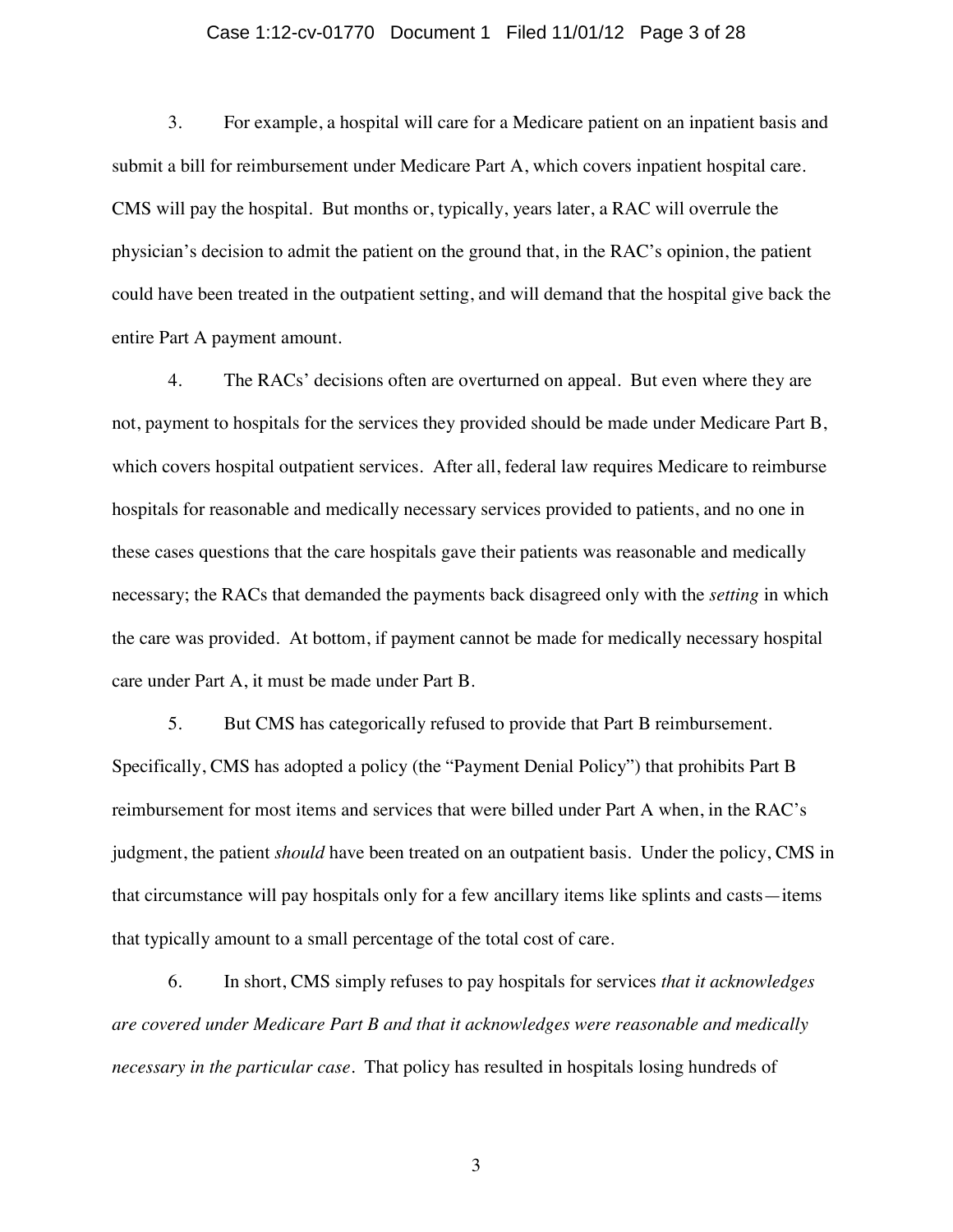### Case 1:12-cv-01770 Document 1 Filed 11/01/12 Page 4 of 28

millions of dollars for necessary care—surgeries, drugs, observation care, and on and on—that the hospitals provided to Medicare beneficiaries months or years earlier.

7. Prolonged uncertainty about whether Medicare will ultimately pay for the services previously provided wreaks havoc on hospital financial planning, including the ability to assess capital and staffing needs. Both the uncertainty and the actual loss of Medicare funds ultimately may adversely affect patient care.

8. CMS has made no effort to articulate a statutory justification—or any justification—for this policy. Nor could it. Put simply, when a hospital furnishes reasonable and medically necessary items and services, if payment cannot be made under Part A, it must be made under Part B.

9. In this Complaint, Plaintiffs ask the Court to set aside CMS's Payment Denial Policy on the grounds that it is contrary to federal law, arbitrary and capricious, and invalid for failure to undergo notice and comment. Plaintiffs also seek an order that CMS must repay hospitals for the reasonable and medically necessary services they provide to patients. No matter whether it was provided in the inpatient or outpatient setting, Medicare must pay hospitals for such medically necessary care.

#### **PARTIES**

10. Plaintiff the American Hospital Association (AHA) is a national organization that represents and serves nearly 5,000 hospitals, health care systems, and networks, plus 42,000 individual members. Its principal place of business is at 325 Seventh Street, NW, Washington, DC 20004.

11. Plaintiff Missouri Baptist Sullivan Hospital (Missouri Baptist) is a not-for-profit hospital providing primary community hospital services to three counties southwest of St. Louis,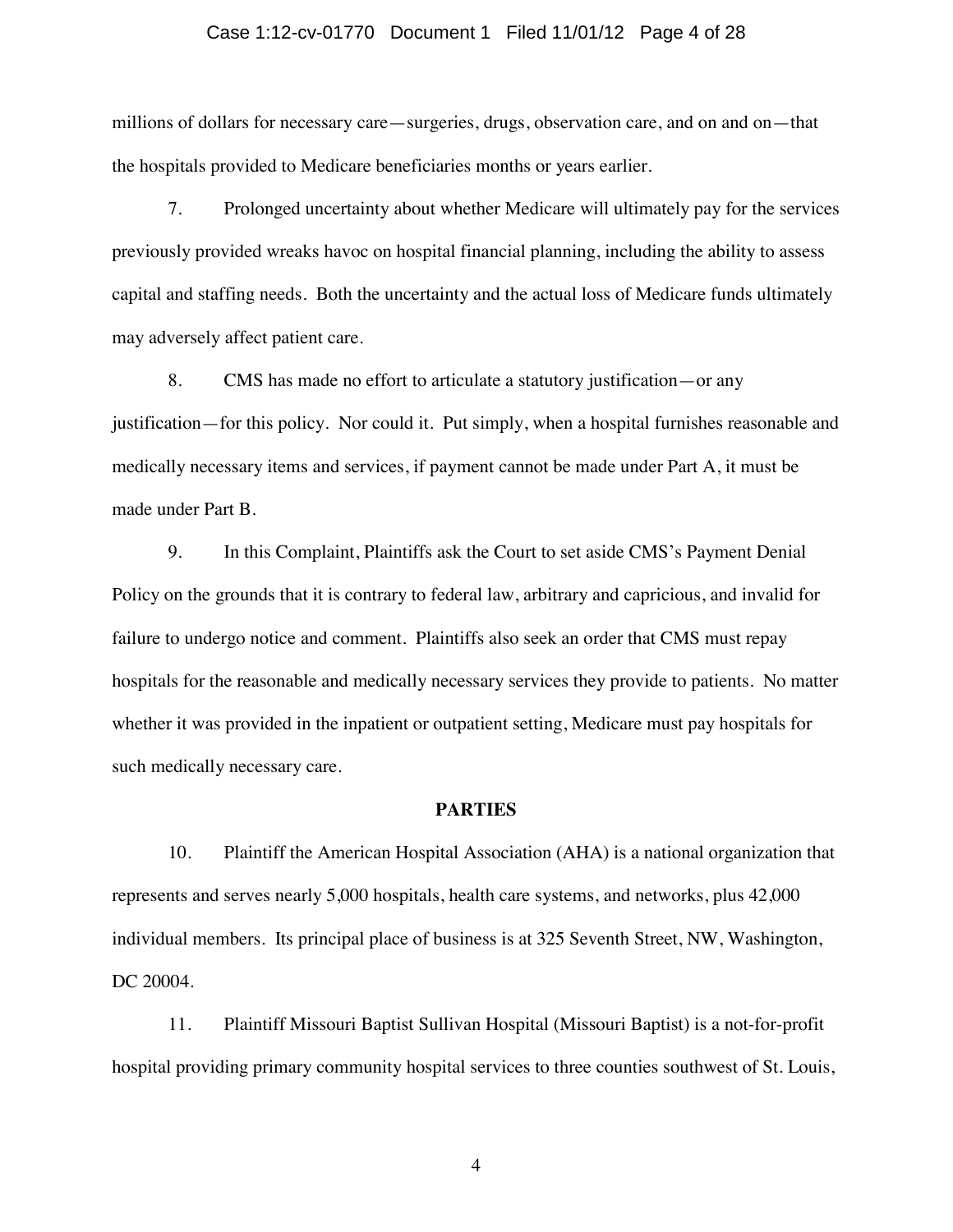### Case 1:12-cv-01770 Document 1 Filed 11/01/12 Page 5 of 28

Missouri. CMS has designated Missouri Baptist as a "critical access" hospital, *i.e.*, a small hospital that provides crucial services to a typically rural community. It is one of 13 hospitals in the BJC HealthCare network, which covers the spectrum of hospitals in terms of size and specialty. BJC HealthCare includes small rural hospitals, suburban community hospitals, and an academic children's hospital and tertiary care academic hospital, both affiliated with Washington University School of Medicine. Together, BJC HealthCare's hospitals have 3,445 beds and employ nearly 30,000 people in the greater St. Louis, southern Illinois, and mid-Missouri regions.

12. Plaintiff Munson Medical Center (Munson) is a not-for-profit, 391-bed hospital in Traverse City, Michigan. Munson opened its doors in 1915, making it northern Michigan's first general hospital. It is the largest hospital in the Munson Healthcare System, which employs more than 6,500 people and offers a continuum of health care services in 24 counties across northern Michigan.

13. Plaintiff Lancaster General Hospital (Lancaster General) is a 631-bed, community-based, not-for-profit hospital in Lancaster, Pennsylvania that employs 7,500 people. Founded in 1893, Lancaster General is the keystone of an integrated health care delivery system in the Lancaster area that includes a freestanding Women & Babies Hospital, multiple outpatient centers, and 40 other health care-related organizations, such as the Visiting Nurse Association.

14. Plaintiff Trinity Health Corporation (Trinity Health) is one of the largest Catholic health care systems in the United States, owning 35 hospitals and managing 12 more. Those hospitals stretch across the country from Maryland to California and employ more than 56,000 full-time equivalent employees.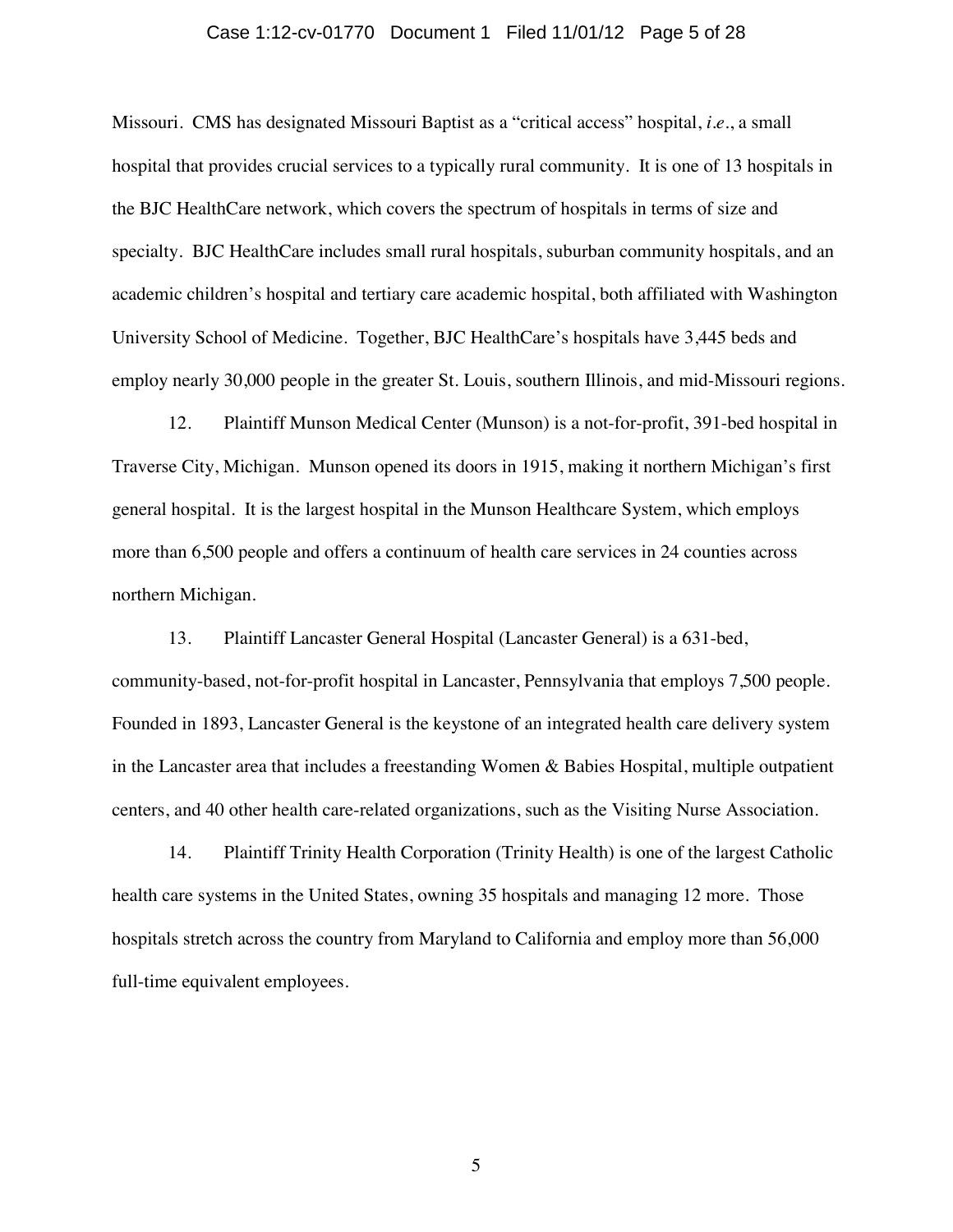15. Defendant Kathleen Sebelius is the Secretary of Health and Human Services. In that capacity, she is responsible for the conduct and policies of HHS, including the conduct and policies of CMS. Secretary Sebelius is sued in her official capacity only.

### **JURISDICTION AND VENUE**

16. This action arises under the Medicare Act, Title XVIII of the Social Security Act, 42 U.S.C. § 1395 *et seq*.; and the Administrative Procedure Act (APA), 5 U.S.C. § 551 *et seq*.

17. This Court has jurisdiction over this action pursuant to 42 U.S.C.

§ 1395ff(b)(1)(a), which provides for "judicial review of the Secretary's final decision after [a] hearing as is provided in section  $405(g)$  of this title." Section  $405(g)$  in turn provides that "[a]ny individual, after any final decision of the [Secretary] made after a hearing to which he was a party, irrespective of the amount in controversy, may obtain a review of such decision by a civil action commenced within sixty days after the mailing to him of notice of such decision or within such further time as the [Secretary] may allow."  $42 \text{ U.S.C.}$  §  $405(g)$ .

18. Jurisdiction also exists under the APA, 5 U.S.C. § 706(2), which authorizes a court to "set aside agency action, findings, and conclusions of law found to be . . . arbitrary, capricious, an abuse of discretion, or otherwise not in accordance with law" or "without observance of procedure required by law"; and § 704, which provides a right to judicial review of all "final agency action for which there is no other adequate remedy in a court."

19. This Court also has jurisdiction under 28 U.S.C. § 1361, which grants district courts "original jurisdiction of any action in the nature of mandamus to compel an officer or employee of the United States or any agency thereof to perform a duty owed to the plaintiff[s]."

20. This Court may issue a declaratory judgment pursuant to 28 U.S.C. §§ 2201–2202.

21. Venue lies in this judicial district pursuant to 42 U.S.C. § 405(g).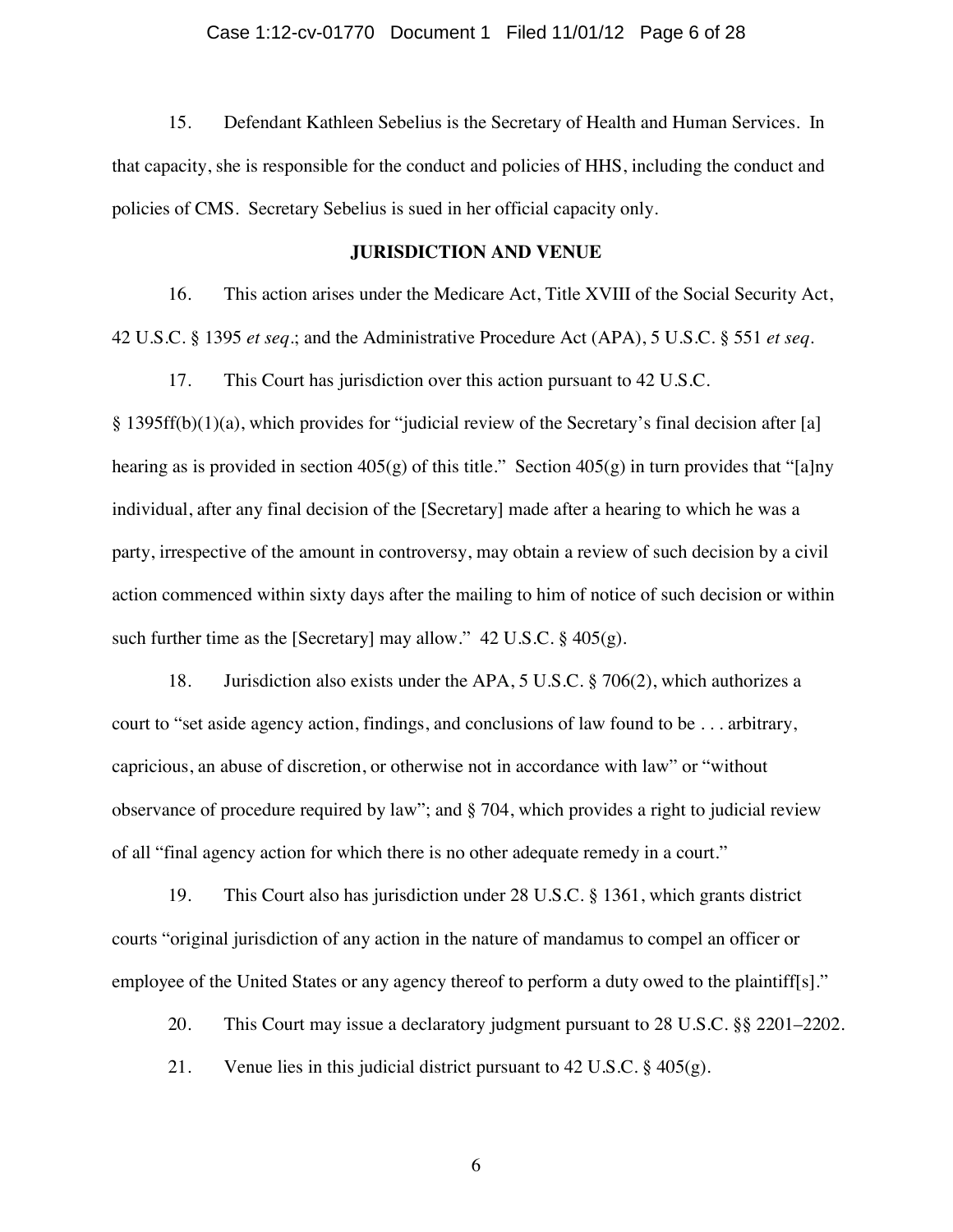### **STATUTORY AND REGULATORY BACKGROUND**

## **A. Medicare Act**

22. Title XVIII of the Social Security Act establishes a program of health insurance for the aged and disabled, commonly known as Medicare. 42 U.S.C. §§ 1395 *et seq*. The Plaintiff hospitals qualify as providers of hospital services under Title XVIII, commonly known as the Medicare Act.

23. The Medicare program is divided into four parts, A through D. Parts A and B are the only parts relevant to this proceeding. Part A, the hospital insurance program, provides for reimbursement of inpatient hospital services. 42 U.S.C. §§ 1395c–1395i-5. Part B, the supplemental medical insurance program, pays for various "medical and other health services" not covered by Part A, including physician services and hospital outpatient services. 42 U.S.C. § 1395k(a); *id.* §§ 1395j–1395w-4j. Thus, for an individual who receives a particular treatment on an outpatient basis, payment to the hospital may be made under Part B, while for an individual whose risk factors support providing the same treatment on an inpatient basis, payment to the hospital may be made under Part A.

24. To be covered by Medicare Part A or Part B, medical services must be "reasonable and necessary for the diagnosis or treatment of illness or injury or to improve the functioning of a malformed body member." *Id.* § 1395y(a).

25. Under 42 U.S.C. § 1395hh(a)(1), the Secretary is required to "prescribe such regulations as may be necessary to carry out the administration" of the Medicare program. That statute provides:

No rule, requirement, or other statement of policy (other than a national coverage determination) that establishes or changes a substantive legal standard governing the scope of benefits, the payment for services, or the eligibility of individuals, entities, or organizations to furnish or receive services or benefits under this title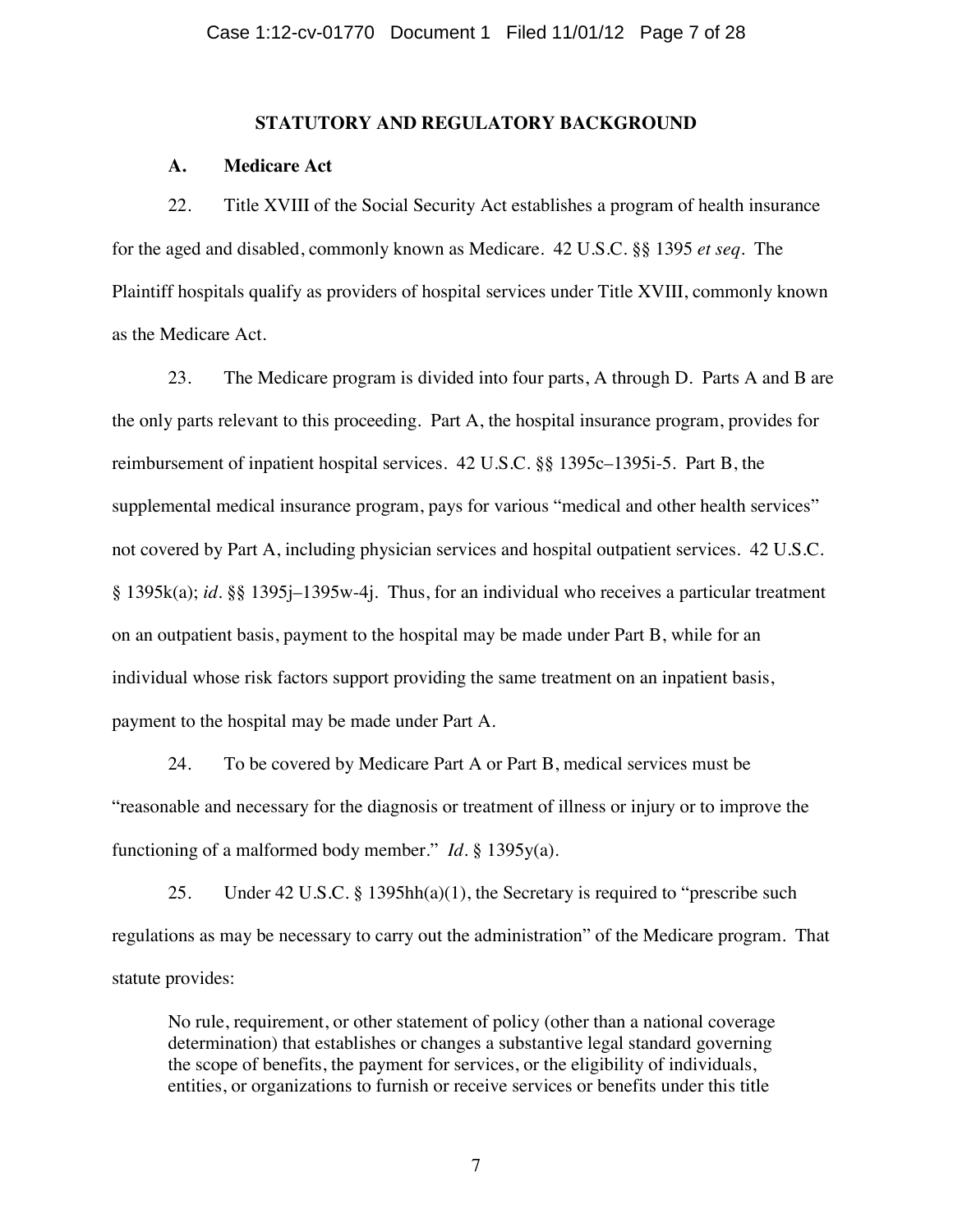shall take effect unless it is promulgated by the Secretary by regulation under paragraph (1). [*Id.* § 1395hh(a)(2)].

26. The Secretary has implemented the Medicare program through guidance published in various manuals, such as the Medicare Benefits Policy Manual. These manual provisions are not promulgated in accordance with the notice and comment provisions of the APA, and therefore are not binding rules.

## **B. The RAC Program and CMS's Payment Denial Policy**

27. Traditionally, a hospital's decision to admit a patient as an inpatient has been committed to the expert judgment of a physician, with oversight from the hospital and input from the patient. As CMS recognizes, the decision to admit a patient is a complex medical judgment that involves the consideration of many factors.

28. Nonetheless, in order to receive Medicare Part A reimbursement, a hospital must establish that admitting the patient for inpatient treatment was medically necessary. 42 U.S.C.  $§$  1395y(a).

29. Physicians' decisions to admit patients began coming under more regular scrutiny with the birth of the RAC program. In 2003, Congress enacted section 306 of the Medicare Modernization Act of 2003 — the "RAC Demonstration Project" — and tasked the Secretary with implementing it. *See* Pub. L. No. 108-173, § 306, 117 Stat. 2066, 2256-57. Acting through CMS, the Secretary began the RAC Demonstration Project in 2005.

30. RACs are private entities that contract with the federal government to audit payments made to providers and suppliers by the Medicare program.

31. RACs typically conduct their audits by reviewing records and opining on the propriety of treatment decisions. RACs receive payment for their auditing services on a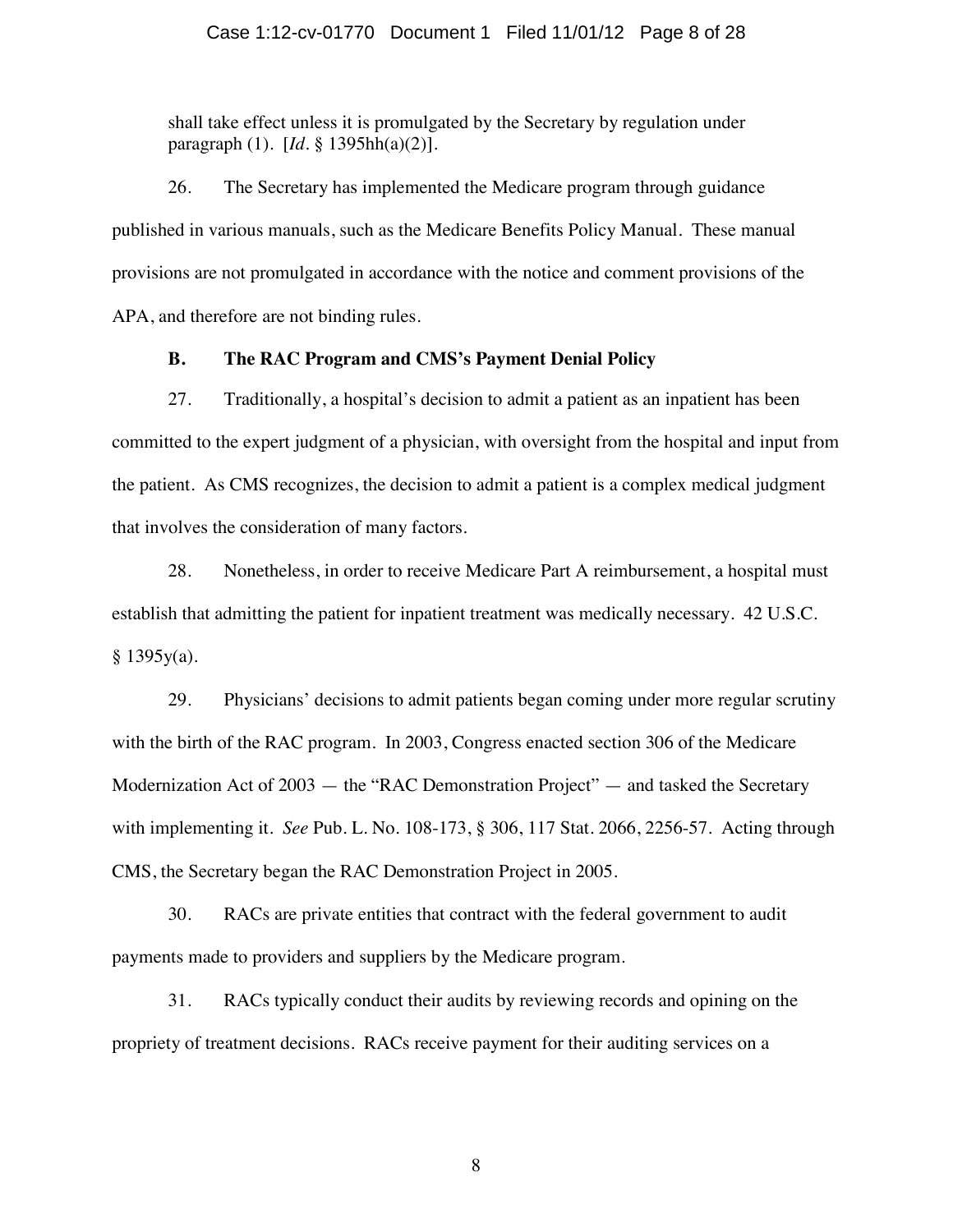#### Case 1:12-cv-01770 Document 1 Filed 11/01/12 Page 9 of 28

contingent basis; the more money they recover from "improper payments" to providers, the more RACs stand to benefit financially.

32. During the three-year RAC Demonstration Project, the RACs claimed to have identified more than \$1.03 billion in "improper" payments. Ninety-six percent of those were overpayments. CMS, *The Medicare Recovery Audit Contractor (RAC) Program: An Evaluation of the 3-Year Demonstration* 2 (June 2008) ("*Project Evaluation*").

33. The demonstration proved highly cost-effective from CMS's point of view. CMS reported that factoring in underpayments, operating costs, and so forth, the Demonstration Project returned \$693.6 million to the Medicare coffers.

34. Congress made the program permanent in 2006. *See* Pub. L. No. 109-432, 120 Stat. 292 (2006), codified at 42 U.S.C. § 1395ddd.

35. The RAC Program has been a continued financial "success" for CMS and the RACs: RACs collected \$1.86 billion in overpayments from October 2009 through March 2012. Over that same time period, RACs identified only \$245.2 million in underpayments. CMS, *Medicare Fee-for-Service Recovery Audit Program, May 2012*, 1 ("*May 2012 Report*").

36. Because RACs are paid on a contingent basis, they established their claim-review strategies to focus on high-dollar improper payments. *Project Evaluation* 18. One such highdollar item is inpatient hospital care, which, depending on the care provided, can cost tens of thousands of dollars per patient.

37. During the RAC Demonstration Project, 41 percent of the purported "errors" the RACs found involved situations where medical services supposedly were provided in the wrong setting. *Id.* at 14–15. That often meant that—according to the RACs—hospitals could have provided services on an outpatient basis rather than on an inpatient basis.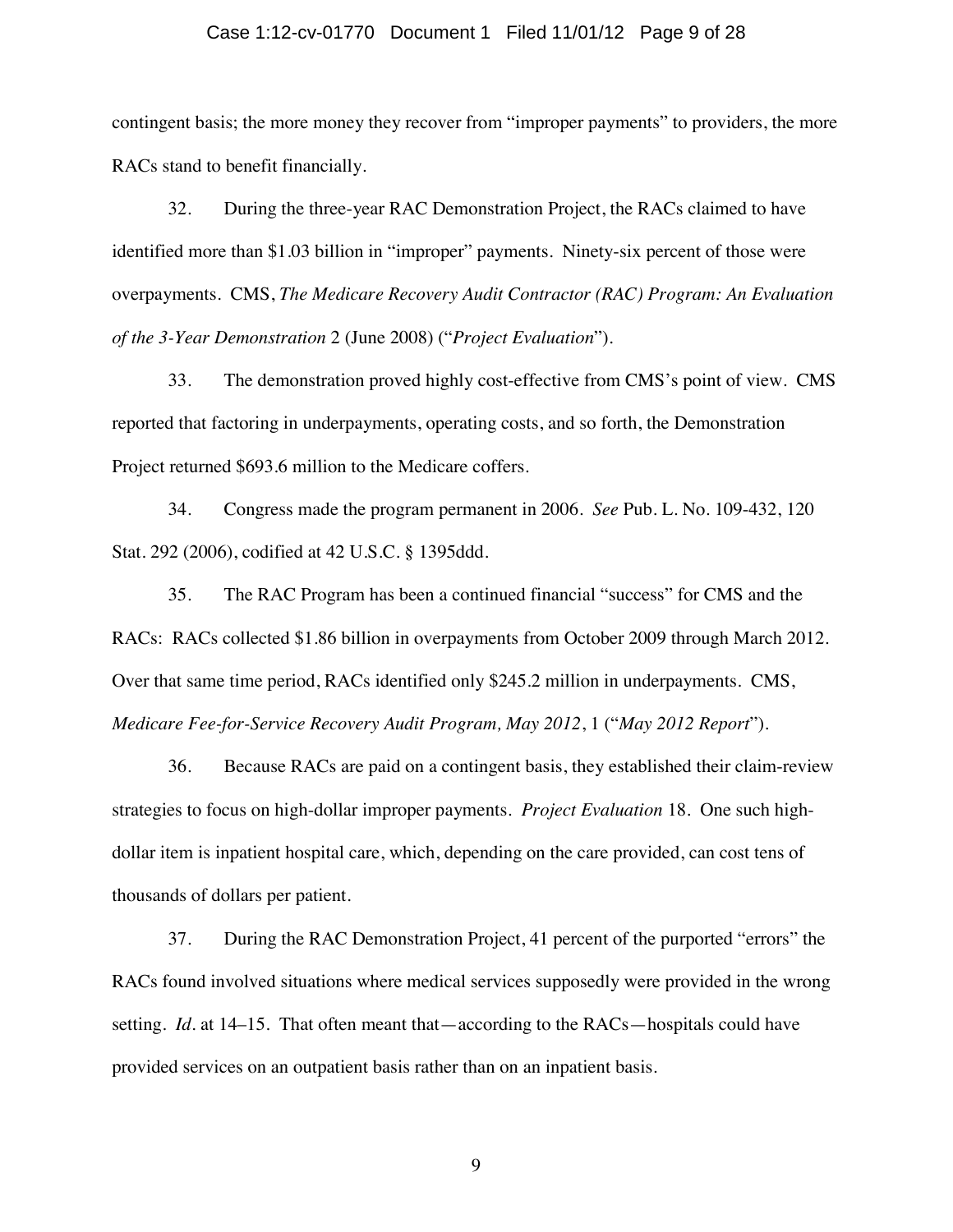### Case 1:12-cv-01770 Document 1 Filed 11/01/12 Page 10 of 28

38. The RACs have continued to focus on this same type of claim in the permanent RAC program, putting an extraordinary burden on hospitals. In the first quarter of 2012, the most frequently cited "error" that led RACs throughout the country to demand repayment was the provision of service on an inpatient basis when, according to the RACs, only outpatient treatment was necessary. *May 2012 Report* 1.

39. The RACs are quite frequently wrong in their assertions about what a physician, confronted with a patient in need of medical treatment, should have done months or years earlier. Indeed, hospitals report that when they pursue appeals through the administrative appeals process—an expensive and burdensome exercise—they are successful in overturning RAC denials *75 percent* of the time.

40. Despite this alarming error rate, when a RAC determines that a provider was paid for inpatient hospital services but that the patient in question should have been treated as an outpatient, CMS takes back the entire Part A payment.

41. Moreover, CMS takes the position that once an inpatient claim that was paid under Medicare Part A is later—usually years later—denied, the hospital cannot receive Medicare Part B payment except for a few ancillary services.

42. As a result, when a RAC concludes that a hospital should have provided items and services on an outpatient, rather than an inpatient, basis, the hospital ends up receiving little if any reimbursement for reasonable and medically necessary items and services provided. The RACs fare significantly better: They keep a contingency percentage—9% to 12.5%—of the entire Part A payment.

43. Thus, for example, imagine a situation where a physician decides that a patient needs to be admitted to the hospital for a surgical procedure, and the cost of care provided to the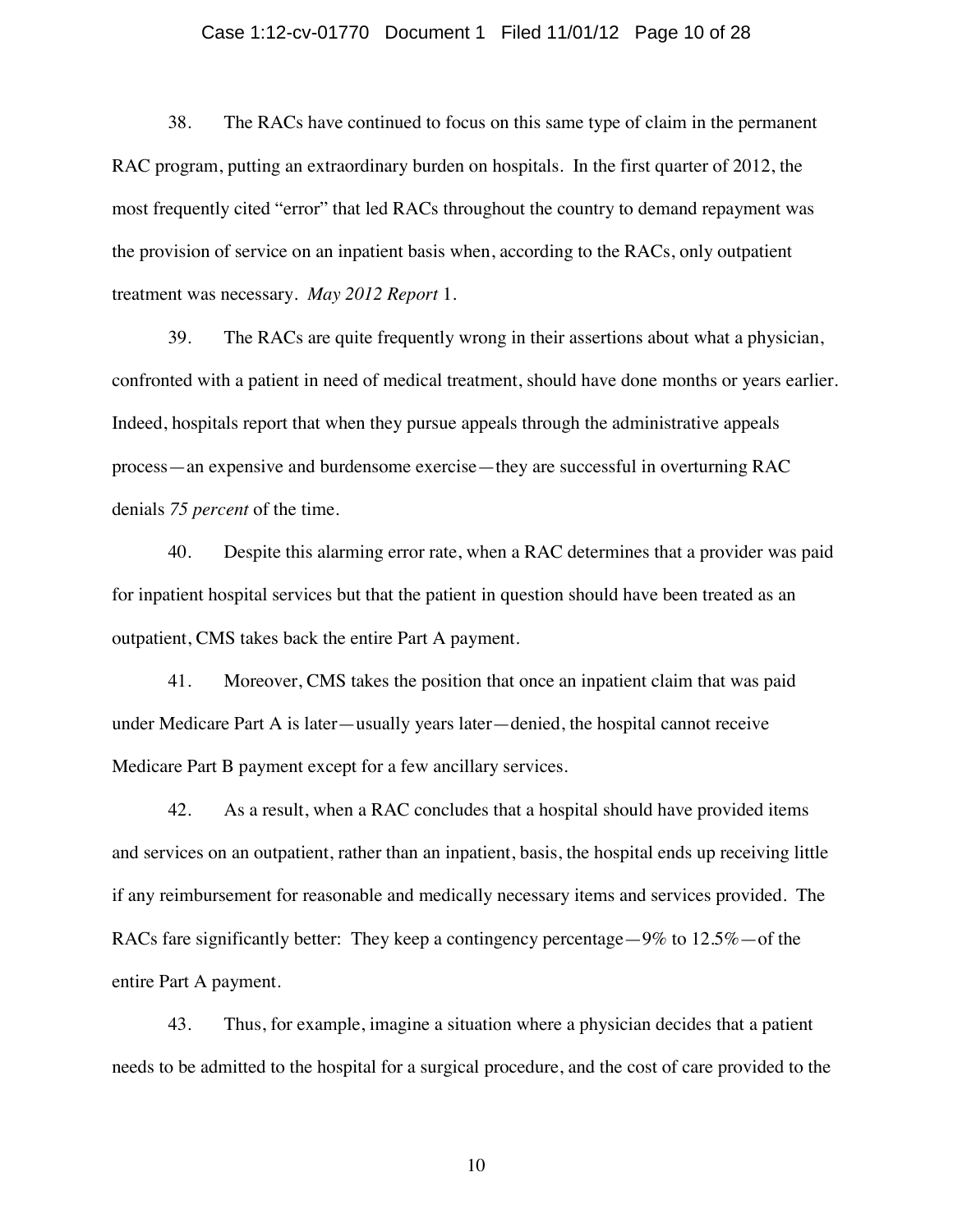## Case 1:12-cv-01770 Document 1 Filed 11/01/12 Page 11 of 28

patient—surgery, drugs, and the like—amounts to \$20,000. CMS reimburses the hospital under Part A. Two years later, a RAC employee reviewing hospital records overrules the physician's judgment and decides the patient should have received basically the same care, but on an outpatient basis. That decision, taken together with CMS's Payment Denial Policy, means the hospital will end up receiving essentially no payment for the surgery and other care it provided. The RAC, by contrast, will receive approximately \$2,000 for that one case alone.

44. The only justification CMS has *ever* cited for refusing to reimburse hospitals under Part B for reasonable and medically necessary items and services provided in such cases is Medicare Benefits Policy Manual (MBPM) Chapter 6 § 10. This manual provision, promulgated by CMS without any explanation (much less notice and comment), provides:

Payment may be made under Part B for . . . medical and other health services listed below when furnished by a participating hospital (either directly or under arrangements) to an inpatient of the hospital, but only if payment for these services cannot be made under Part A.

The services "listed below" include only ancillary services like diagnostic tests, surgical dressings, splints and casts, outpatient physical therapy, and vaccines. The services listed *do not* include the emergency room services, drugs, and surgical procedures that often comprise the bulk of the care.

45. Upon information and belief, CMS has never articulated a reason for reimbursing the ancillary items and services listed in MBPM Chapter 6 § 10, but refusing to reimburse the items and services not on the list. Nor has CMS articulated a reason why it refuses to reimburse hospitals for items and services everyone agrees were reasonable and medically necessary.

46. All agree that keeping the Medicare trust funds solvent is an important and laudable goal. But that goal can be accomplished only in a manner that is consistent with the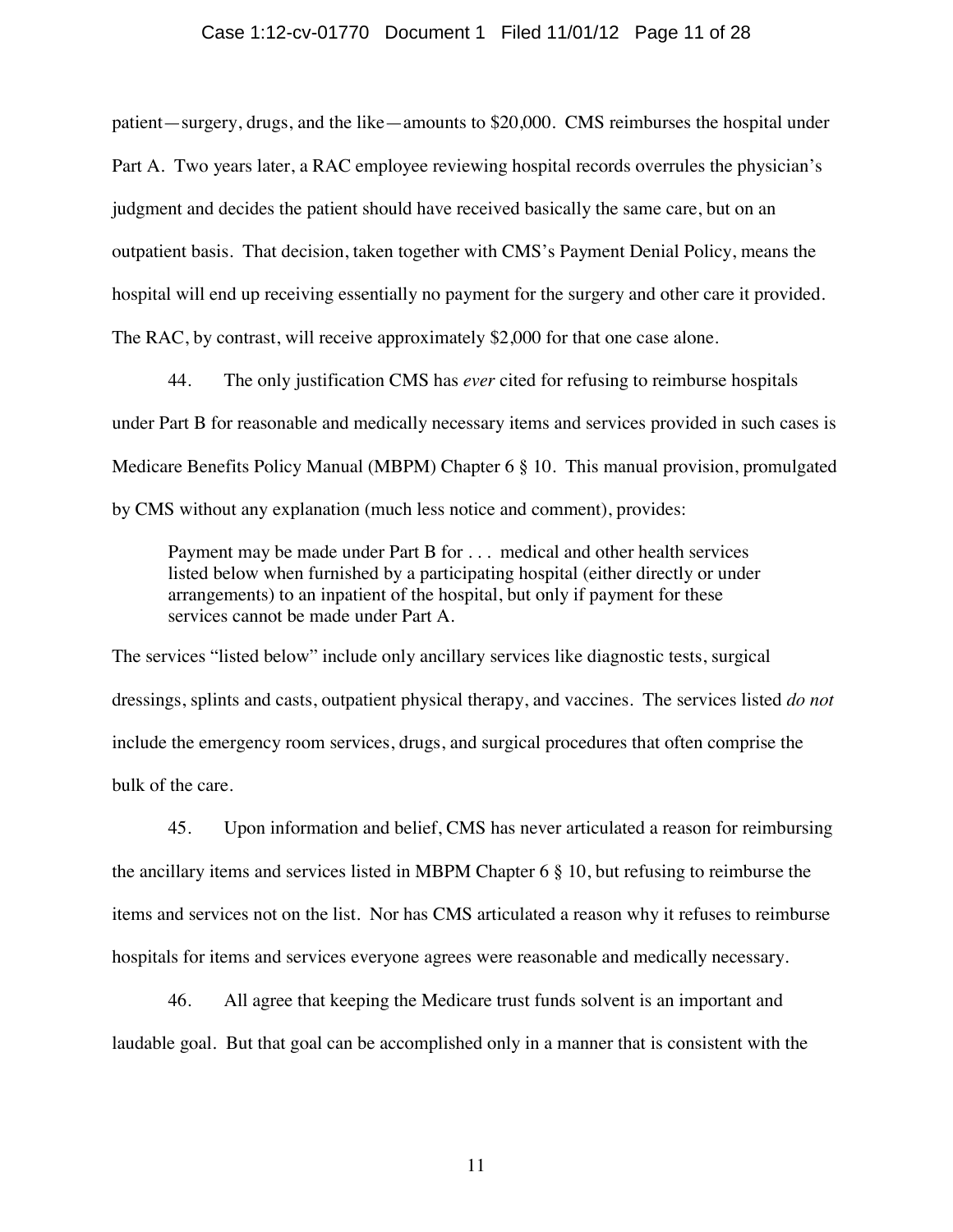### Case 1:12-cv-01770 Document 1 Filed 11/01/12 Page 12 of 28

Medicare Act and other federal statutes and that ensures that care for the intended beneficiaries of the trust fund—Medicare patients—will be provided in the most appropriate setting.

### **C. Administrative Appeals**

47. RAC decisions are subject to administrative review. A provider can ask for redetermination of a RAC's findings by a Medicare claims processing contractor (known as a fiscal intermediary or Medicare Administrative Contractor (MAC)). If unsatisfied, a provider can seek reconsideration from a Qualified Independent Contractor (QIC), which includes an independent record review by a panel of physicians or other healthcare professionals. The next step is review by an Administrative Law Judge (ALJ). An ALJ's decision, in turn can be reviewed by the Departmental Appeals Board Medicare Appeals Council (DAB). 42 C.F.R. §§ 405.940–405.1130.

48. Only the DAB decision qualifies as the "final" decision of the Secretary for judicial review purposes. 42 U.S.C. § 1395ff(f)(2)(A)(iv).

49. Hospitals have responded to Part A claim denials and CMS's demand for repayment by taking the position Plaintiffs advance here: Even assuming that the patient could have been treated on an outpatient basis, the hospital is entitled to Part B payment for reasonable and medically necessary items and services provided. The DAB at least four times has agreed, holding that Part B payment was available to hospitals that provided reasonable and medically necessary services on an inpatient basis when the patient could have been treated in the outpatient setting. *In re: Missouri Baptist Hospital of Sullivan* (DAB Oct. 23, 2012); *In re: Montefiore Medical Center* (DAB May 10, 2011); *In re: O'Connor Hospital* (DAB Feb. 1, 2012); *In re: UMDNJ-University Hospital* (DAB Mar. 14, 2005).

50. Despite these DAB decisions, CMS continues to adhere to the Payment Denial Policy set forth in MBPM Chapter 6 § 10. In other words, it continues to tell hospitals and CMS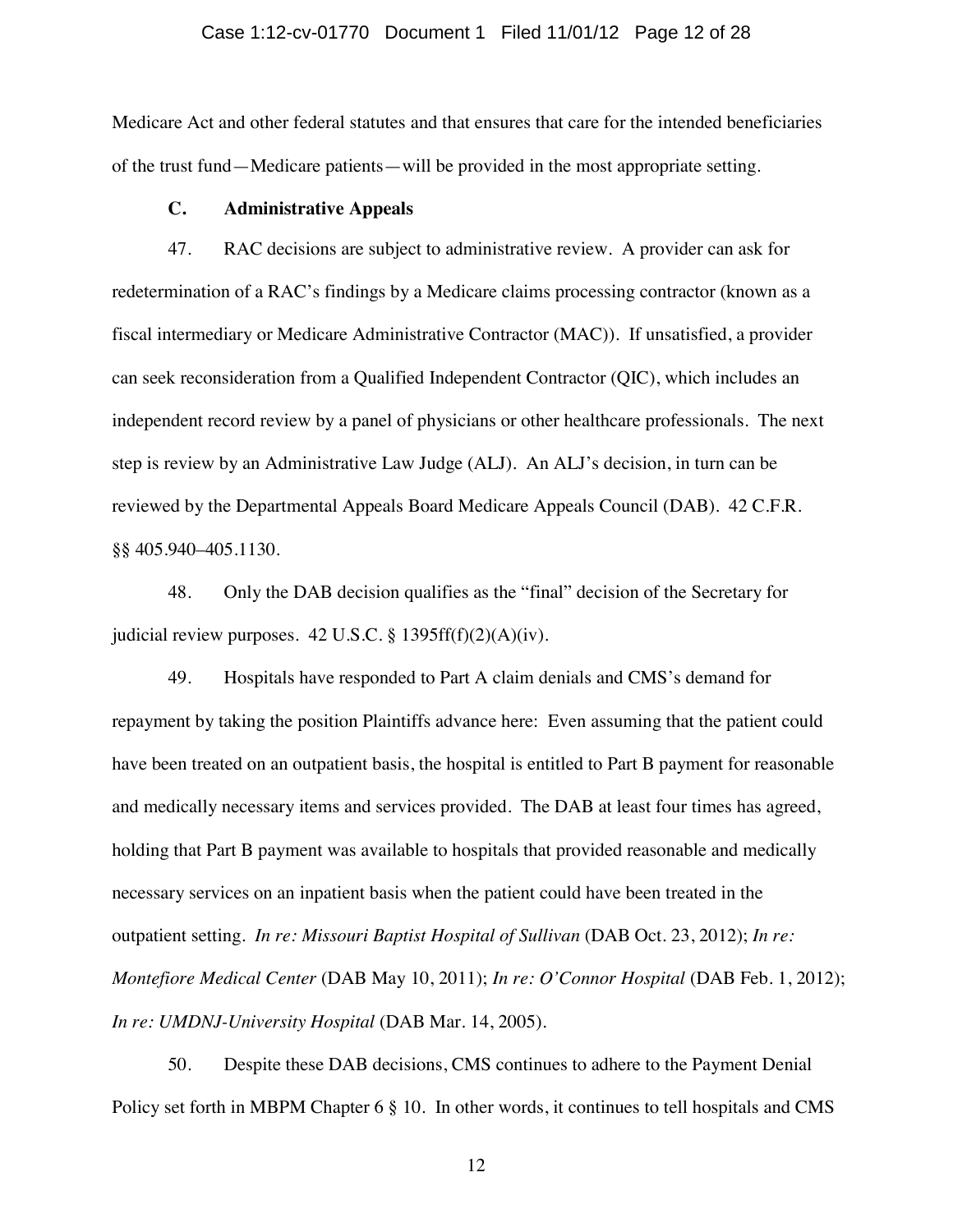### Case 1:12-cv-01770 Document 1 Filed 11/01/12 Page 13 of 28

contractors that Part B payment is not permitted after a Part A denial other than for the small subset of ancillary items listed in MBPM Chapter 6 § 10.

51. Upon information and belief, CMS has never provided a reasoned analysis indicating why it has disavowed these DAB decisions.

#### **D. Harms Suffered By Plaintiffs**

52. CMS's Payment Denial Policy has harmed each of the Plaintiff hospitals.

### Missouri Baptist Sullivan

53. In March 2010, a 67-year-old Medicare beneficiary arrived at Missouri Baptist to have his gallbladder removed. (The patient's name, and those of the other patients discussed below, are omitted to protect patient confidentiality.) He was admitted as an inpatient and spent one night in the hospital. Missouri Baptist submitted a request for Part A reimbursement on the patient's behalf. A CMS contractor approved the Part A claim and paid the hospital \$5,591.01 for the items and services it provided to the patient.

54. About eleven months later, without ever meeting or speaking to the patient or his physicians, the RAC determined that he should have been treated on an outpatient basis. No one disputed that the patient needed to have his gallbladder removed or that the hospital provided only medically necessary items and services while caring for him. And yet the RAC demanded that Missouri Baptist repay the entire \$5,591.01.

55. Missouri Baptist has exhausted its administrative appeals for the case just described. It appealed to the MAC, QIC, and ALJ, and received adverse decisions from each. Missouri Baptist then appealed to the DAB on July 20, 2012, seeking a declaratory ruling that CMS's Payment Denial Policy is unlawful. On October 23, 2012, the DAB issued a decision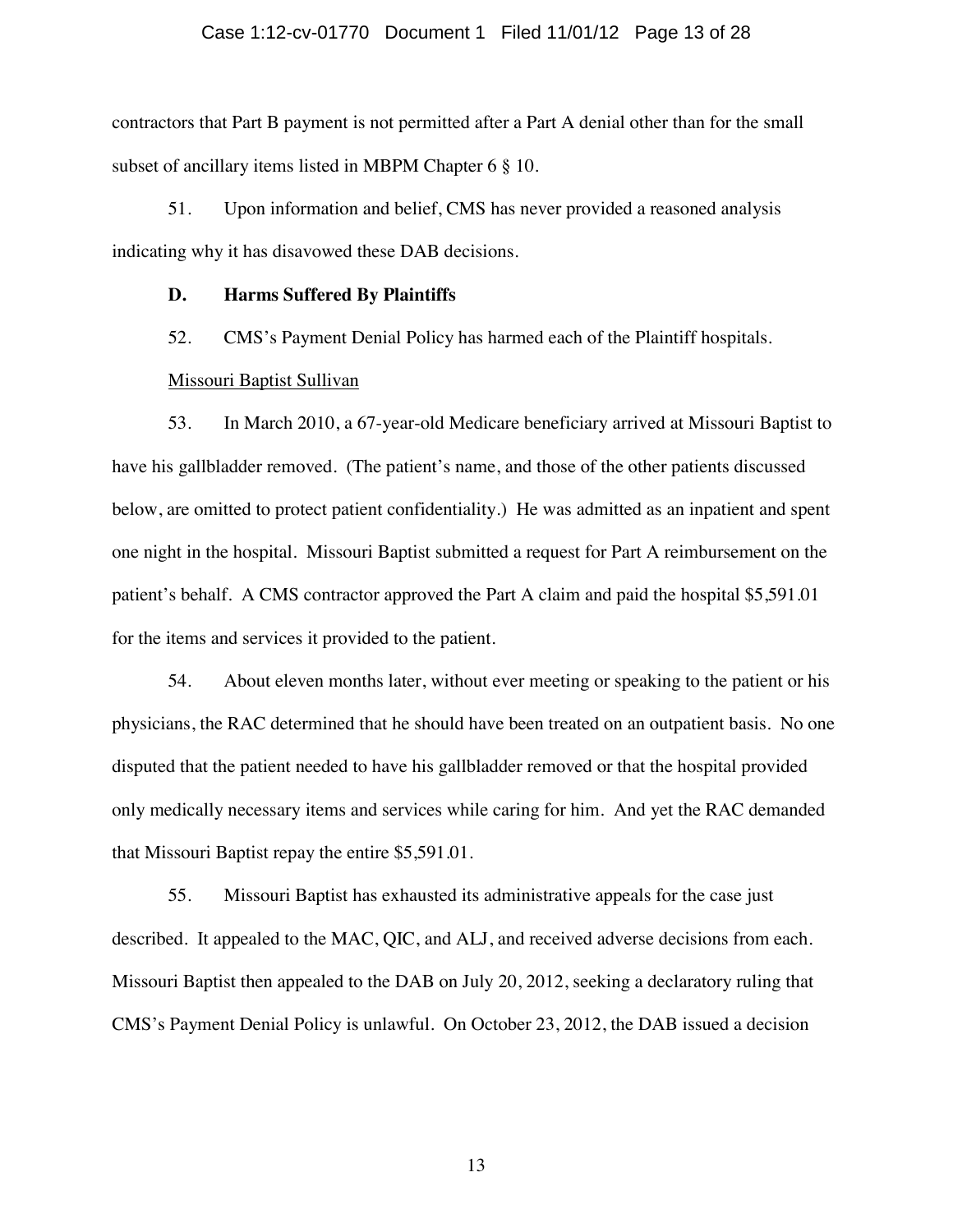### Case 1:12-cv-01770 Document 1 Filed 11/01/12 Page 14 of 28

authorizing Part B Payment for Missouri Baptist but ignoring Missouri Baptist's request for a declaratory ruling. Missouri Baptist's administrative appeals were exhausted as of that date.

56. The RAC audit and lengthy administrative process described above was far from unusual. Since January 30, 2010, the RAC has asked Missouri Baptist to turn over 418 patient records so the RAC could examine whether the decision to admit the patient as an inpatient was medically necessary. Of those 418 requests for medical records, the RAC determined, based on review of a cold paper record years after the fact, that 98 patients should not have been admitted as inpatients. These RAC denials have required Missouri Baptist— a hospital with fewer than 26 acute care beds—to repay Medicare \$226,501, resulting in a payment of approximately \$21,495 to the RAC itself based on its 9.49 percent contingency-fee rate.

57. The RAC's record requests, and subsequent appeals from RAC decisions, place a heavy burden on Missouri Baptist. Missouri Baptist has strained to respond to medical records requests while fulfilling patient care needs. It also has hired an external professional review company to pre-review all short-stay decisions. Missouri Baptist Sullivan could have used the resources spent on these activities for direct patient care, but instead had to devote them to RAC requests and appeals.

#### Munson Medical Center

58. In August 2010, a 68-year-old Medicare beneficiary went to Munson Medical Center for a cardiac catheterization. He was admitted as an inpatient and spent one night in the hospital. Because he was a Medicare beneficiary, Munson submitted a request for Part A reimbursement on his behalf. A CMS contractor approved the Part A claim and paid Munson \$11,628.93 for the items and services it provided to the patient.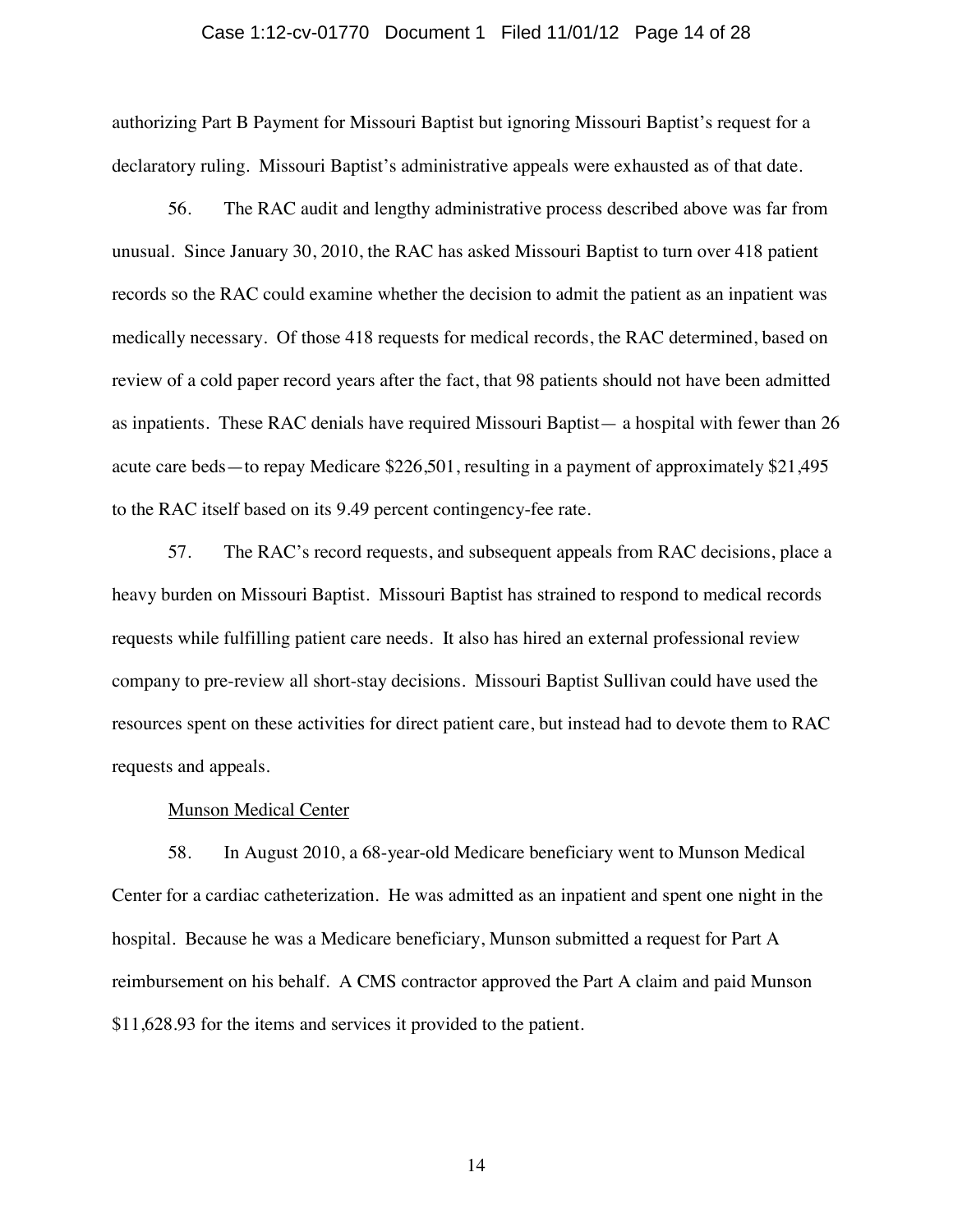### Case 1:12-cv-01770 Document 1 Filed 11/01/12 Page 15 of 28

59. A little more than a year later, after reviewing the patient's medical records, the RAC determined that he should have been treated as a hospital outpatient, rather than an inpatient. The RAC demanded that Munson repay the entire \$11,628.93. At no point before, during, or after the RAC review has anyone disputed that the patient needed the cardiac catheterization or that the hospital had provided only medically necessary items and services.

60. The RAC has demanded this sort of repayment from Munson hundreds of times. Between July 1, 2007 and October 22, 2012, the RAC asked Munson to turn over 1,526 patient records to examine whether the decision to admit the patient as an inpatient was medically necessary. Of those 1,526 requests, the RAC determined, based on review of a cold paper record years after the fact, that 844 patients should not have been admitted as inpatients. In only 453 cases has the RAC determined that the patient was properly admitted as an inpatient. (229 cases remain pending.) The RAC, in other words, has demanded that Munson return all payment—for care that everyone agrees was medically necessary—in two-thirds of the cases it has reviewed.

61. These RAC denials have required Munson to repay Medicare \$6,485,000, resulting in payments of approximately \$810,625 to the RAC itself based on its 12.5 percent contingency-fee rate.

62. For each of those Part A denials, Munson has eventually received only a small percentage—if anything at all—of the full Part B payment for the care it provided. That is so despite the fact that the RAC regularly concludes that the care rendered to the patient was medically necessary. The RAC's objection is only that the patient should have been treated on an outpatient, rather than an inpatient, basis.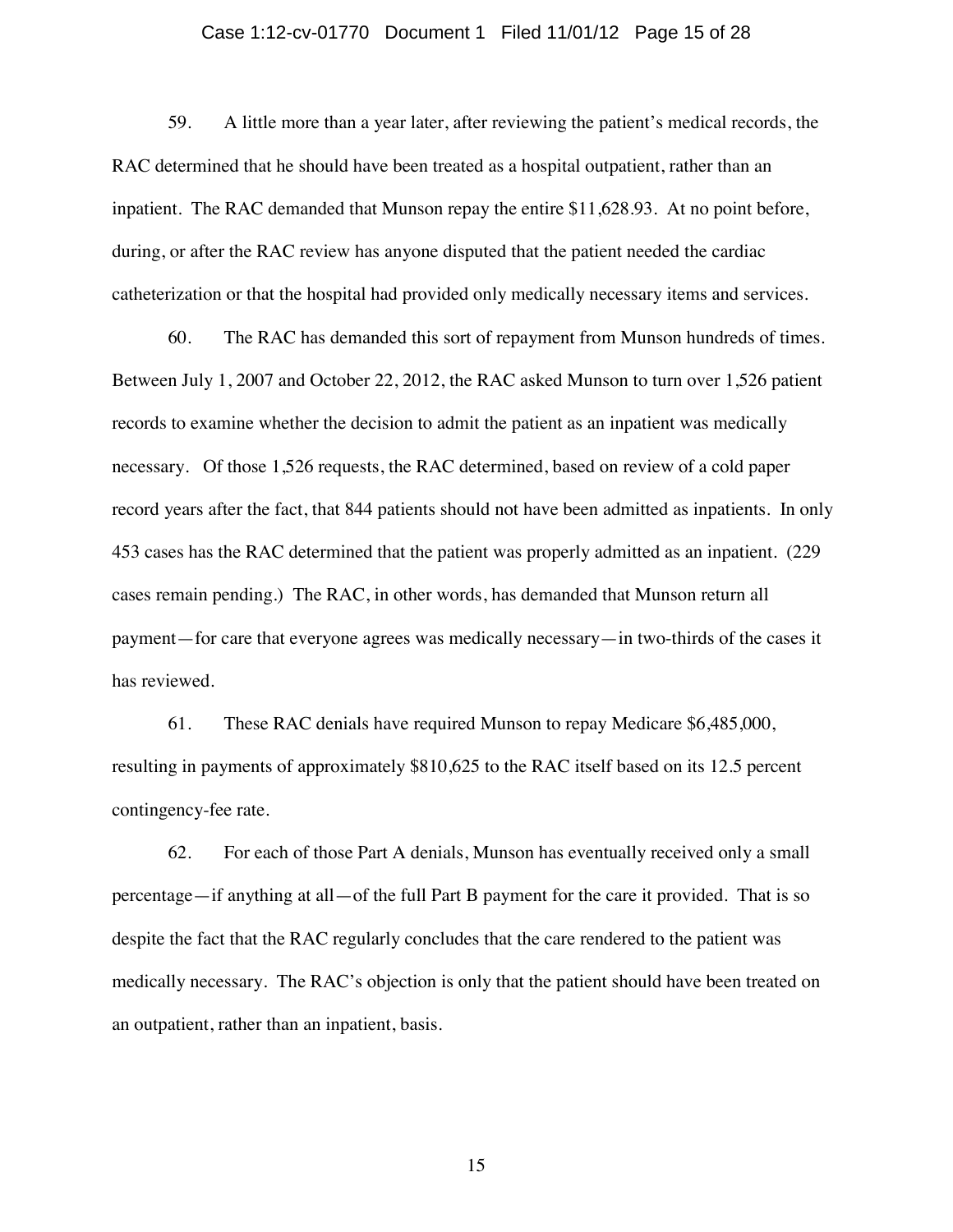### Case 1:12-cv-01770 Document 1 Filed 11/01/12 Page 16 of 28

63. The RAC's record requests, and subsequent appeals from RAC decisions, place a massive burden on Munson. Munson has spent hundreds of thousands of dollars handling RAC requests and appealing RAC denials. Much of that spending involves hiring new staff just to comply with RAC demands. Munson has hired 4.5 additional staff members to respond to RAC audits—one person dedicated to coordinating the RAC appeals process, two billing employees, and one full-time and one part-time employee to handle medical records requests. It also is seeking to hire two registered nurses to assist with the process. And it has spent more than \$165,000 on technology upgrades and license fees so that it can track the status of RAC records requests, audits, and appeals.

64. When Munson chooses to appeal a RAC denial, it wins about 50 percent of the time. When the case reaches the ALJ level, Munson achieves full reversals on 58 percent of its appeals. That said, Munson often does not appeal, in part because of the cost of the appeal.

65. The resources Munson has dedicated to responding to RAC audits and pursuing successful appeals could have used for patient-care related activities. The substantial time lag between delivering care, initiation of the RAC audit, and completion of appeals also hinders Munson's ability to budget and invest in improvements to patient care by creating uncertainty about reimbursement.

## Lancaster General Hospital

66. In March 2008, a 71-year-old Medicare beneficiary went to Lancaster General Hospital to have spinal surgery. His surgery was invasive, removing portions of his vertebrae to stop them from causing nerve damage and pain. He was admitted as an inpatient and spent one night in the hospital.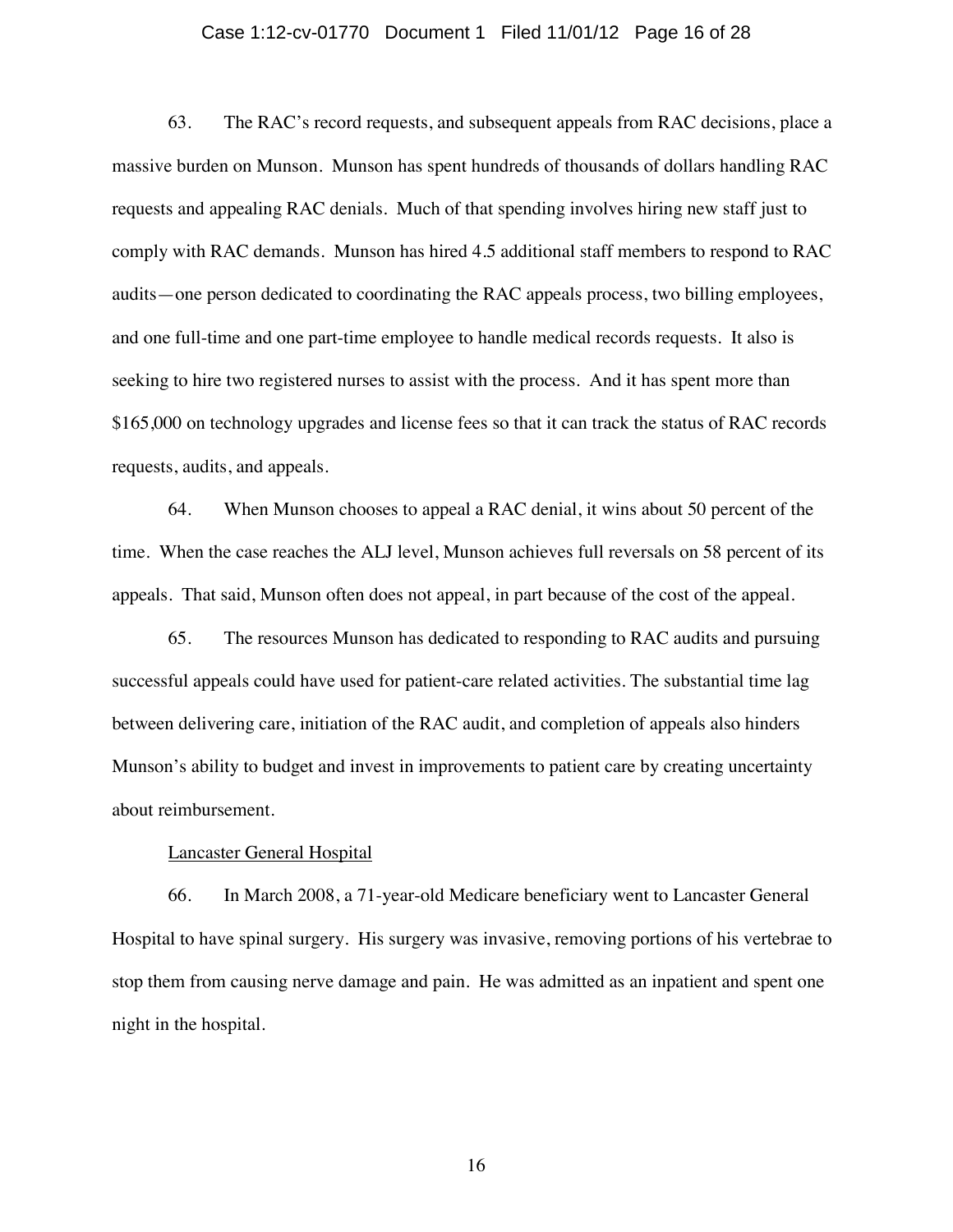### Case 1:12-cv-01770 Document 1 Filed 11/01/12 Page 17 of 28

67. Lancaster General submitted a request for Part A reimbursement on the patient's behalf. A CMS contractor approved the Part A claim and paid Lancaster General \$4,636.99 for the items and services it provided to the patient.

68. More than three years later, after reviewing the patient's medical records but without speaking to anyone involved in his care, the RAC determined that he should have been treated as an outpatient, rather than as an inpatient. It demanded that Lancaster repay the entire \$4,636.99, despite the fact that no one disputed that the care Lancaster provided was medically necessary.

69. As with the other plaintiff hospitals, this sort of RAC demand is a common occurrence for Lancaster General. Since April 2011, the RAC has asked Lancaster General to turn over 4,089 patient records, many to examine whether the decision to admit the patient as an inpatient was medically necessary. The RAC has determined, based on review of those paper records years after the fact, that 645 patients should not have been admitted as inpatients. These RAC denials have required Lancaster General to repay Medicare \$3.8 million, resulting in more than \$480,000 in payments to the RAC itself based on its 12.5 percent contingency-fee rate.

70. For all of those Part A denials, Lancaster General has not received any Part B payments, despite the fact that the RAC nearly always concludes that the care provided was medically necessary.

71. Lancaster General, too, spends hundreds of thousands of dollars a year on RACrelated compliance and appeals. The hospital has six staff members who work full- or part-time responding to RAC requests and appeals. Lancaster General also has hired a vendor to respond to medical records requests at a cost of more than \$100,000 per year. And it has hired an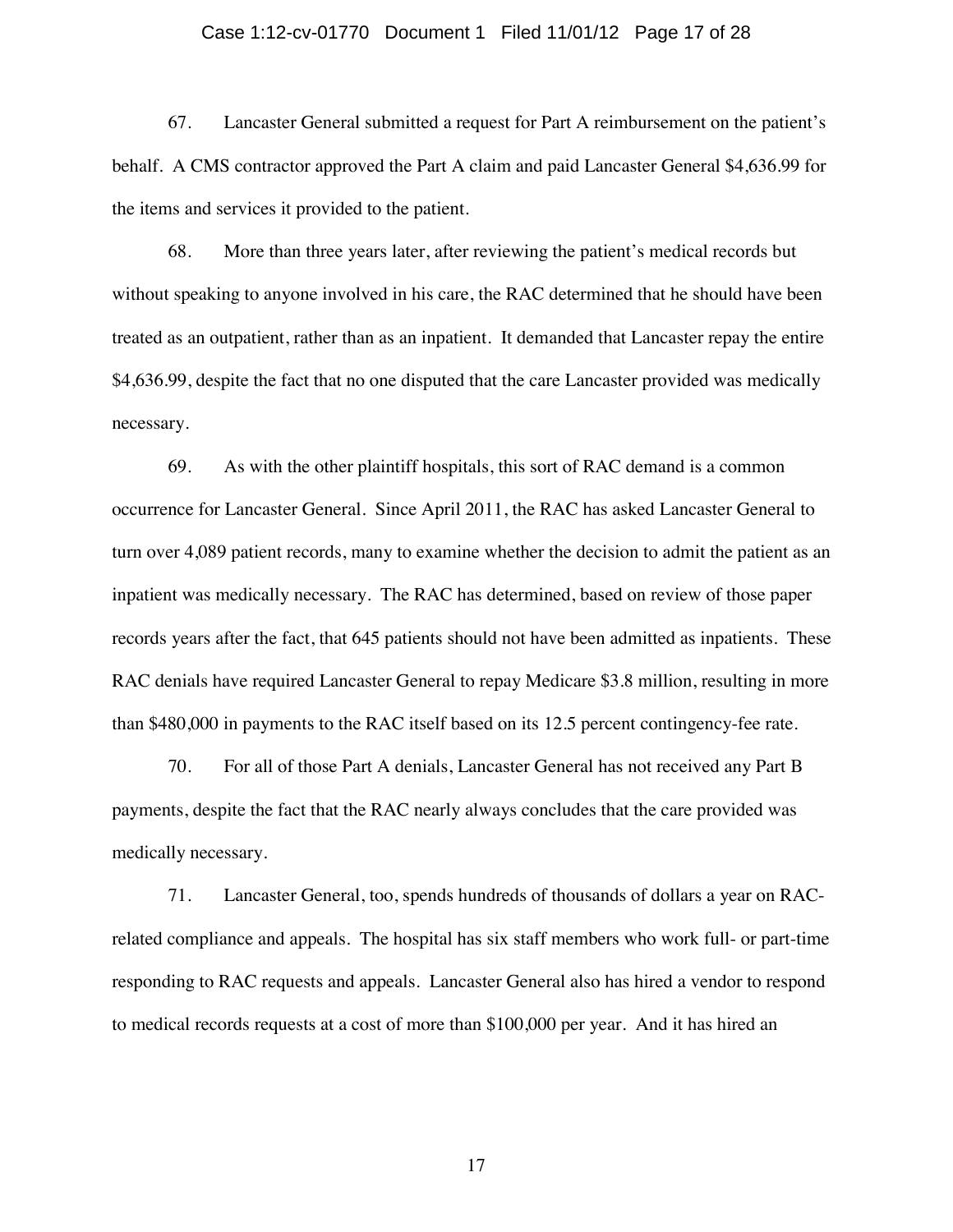### Case 1:12-cv-01770 Document 1 Filed 11/01/12 Page 18 of 28

external physician consulting company to handle medical necessity appeals. Moreover, it spends \$150,000 per year on software to track the status of RAC requests and appeals.

72. Because of these increased costs, Lancaster has had to reallocate resources that could have been used for patient care and staff education and training.

73. When Lancaster General chooses to appeal a complex RAC denial, it wins *86 percent* of the time. That said, Lancaster General does not always choose to appeal, in part because of the cost of the appeal.

### **Trinity Health**

74. In December 2009, a 66-year-old Medicare beneficiary went to a Trinity Health hospital to have a transobturator sling placed to treat stress urinary incontinence. She was admitted as an inpatient and spent one night in the hospital. The Trinity Health Hospital submitted a request for Part A reimbursement on her behalf. A CMS contractor approved the Part A claim and paid the hospital \$4,291.84 for the items and services it provided.

75. About a year and a half later, after reviewing the patient's medical records, the RAC determined that she should not have been admitted as an inpatient; instead, she should have been an outpatient during the procedure and her recovery. The RAC demanded that the Trinity Health Hospital repay the entire \$4,291.84, despite the fact that no one disputed that the care provided to the patient was medically necessary.

76. Again, this is a common occurrence for Trinity Health and its hospitals. Since January 2010, the RAC has asked Trinity Health to turn over 27,402 patient records from 28 hospitals to examine whether payment was appropriate, including whether the decision to admit the patient as an inpatient was medically necessary. Of those 27,402 requests for medical records, the RAC determined, based on review of cold records, that 8,015 Medicare beneficiaries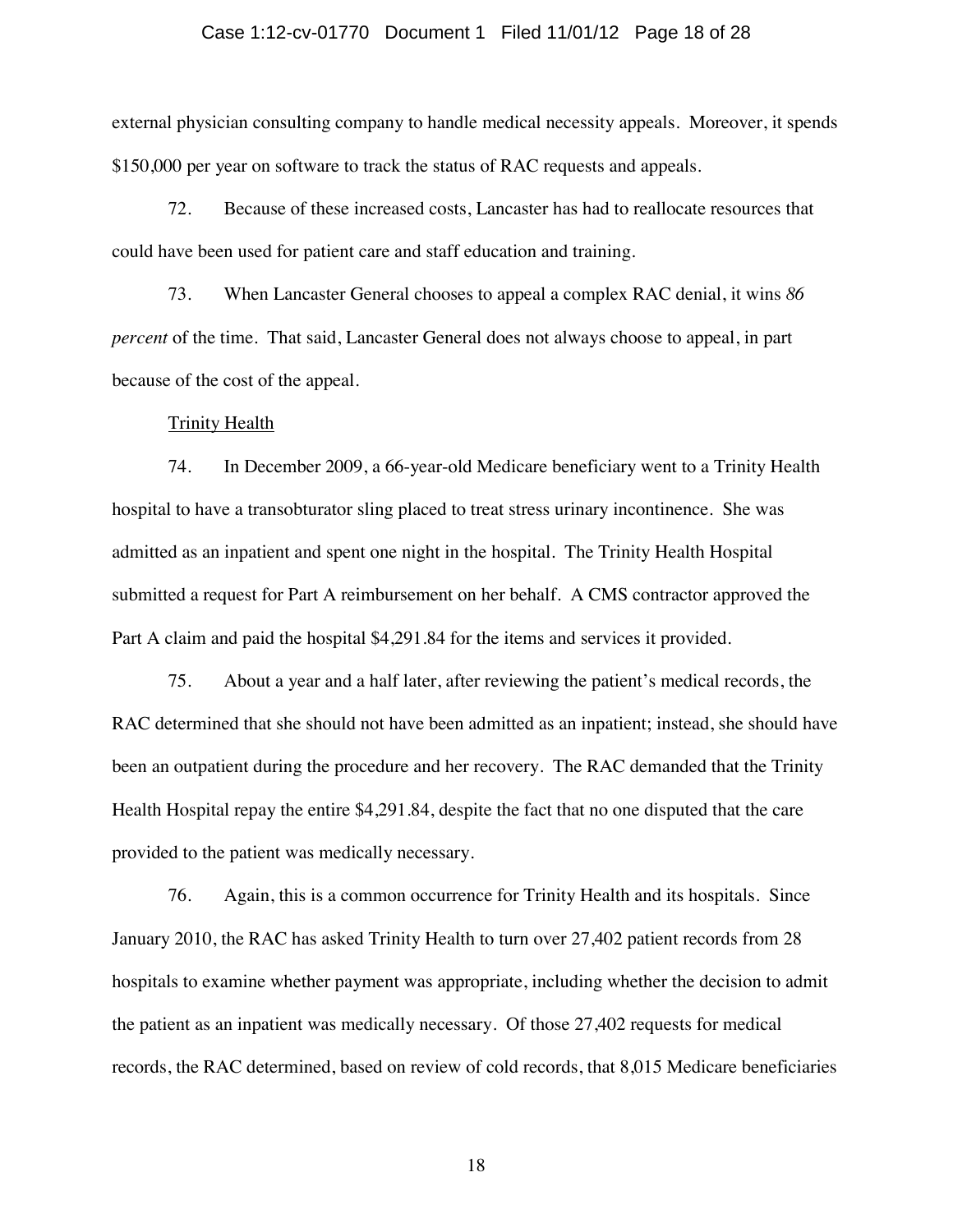### Case 1:12-cv-01770 Document 1 Filed 11/01/12 Page 19 of 28

should not have been admitted as inpatients. Thus far, Trinity Health has had to repay Medicare \$33,628,176.

77. Like the other plaintiff hospitals, Trinity Health now must devote substantial staff and financial resources to handling RAC requests and appeals. Since January 2010, Trinity Health has spent \$8,423,264 handling RAC requests and appealing RAC denials. The home office appeal department added 11 full-time equivalent staff, each Trinity Health hospital has had to hire a RAC coordinator, and the hospitals' staffs spend substantial time on RAC issues. Trinity Health also has hired an external firm to respond to medical records requests at a cost to date of more than \$500,000, and has spent more than \$10,000 on project management/tracking systems.

78. When Trinity Health chooses to appeal the RAC denials, it wins *87 percent* of the time. But as with the other plaintiff hospitals, each appeal is expensive. Trinity Health therefore does not always choose to appeal.

#### Harms Nationwide

79. CMS's Payment Denial Policy is inflicting similar harms on hospitals across the nation.

80. Plaintiff AHA collects data and anecdotal evidence from member hospitals regarding the RAC program and its effects. Those data show the following: More than 95 percent of the general medical-surgical hospitals that provided information to the AHA have been targeted by RACs. The RACs have demanded more than a half-million medical records to audit. Many of those audits result in RAC determinations of "overpayment." And of those overpayment determinations, more than 60 percent relate to one- to two-day inpatient admissions that RACs deem medically unnecessary.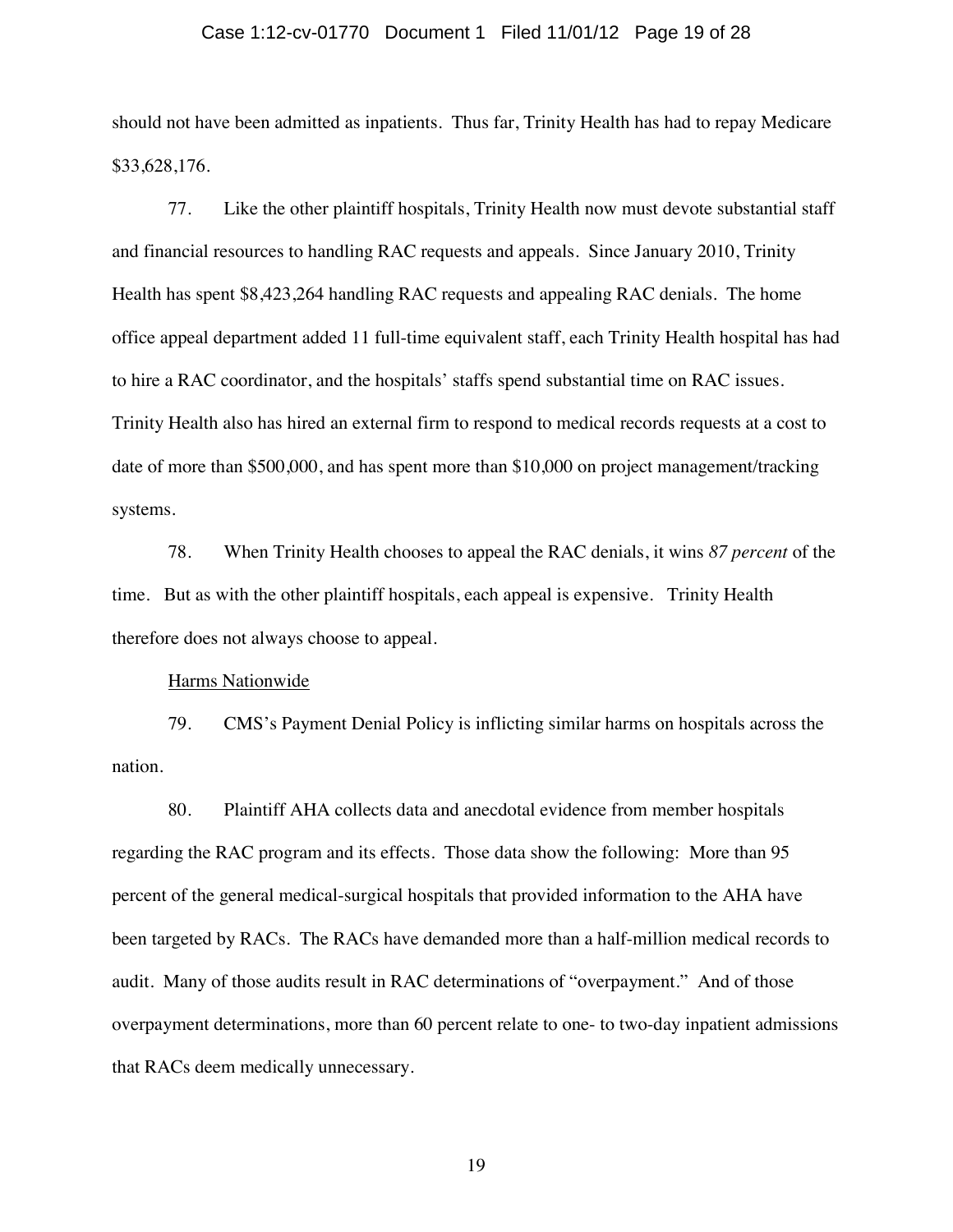### Case 1:12-cv-01770 Document 1 Filed 11/01/12 Page 20 of 28

81. Hospitals thus have been required to give back hundreds of millions of dollars per year due to RAC determinations that services should have been provided in an outpatient, rather than inpatient, setting. In the first quarter of 2012 alone, information provided to the AHA by hospitals shows that they were forced to repay *\$236 million* for medically necessary items and services that RACs deemed should have been provided on an outpatient, rather than an inpatient, basis. And this amount does not include the millions of dollars recovered from hospitals that did not report data to the AHA.

82. Due to the Payment Denial Policy, hospitals that repaid these amounts were not eligible to be reimbursed under Part B, except for a few ancillary services. They accordingly provided many hundreds of millions of dollars' worth of concededly reasonable and medically necessary care for which they will never be compensated.

83. Advocates for Medicare patients have expressed worry that the Payment Denial Policy has led and will lead physicians and hospitals to refrain from admitting patients, opting instead to treat patients on an outpatient basis to ensure Medicare reimbursement.

84. CMS has expressed the same disquiet. In July 2010, CMS Acting Administrator Marilyn Tavenner reported "a modest trend toward proportionally more observation services" and specifically told hospitals that CMS is concerned about hospitals not admitting Medicare beneficiaries as inpatients, but instead treating them as outpatients. *See* Letter from Marilyn Tavenner to Richard Umbdenstock (July 7, 2010). Tellingly, though, CMS understands that the trend has its roots in hospitals' belief—supported by hospital experience with RACs—that hospitals face a "greater risk" that they will not receive Medicare payment "in cases where it is not immediately clear whether a patient should be admitted to the hospital as an inpatient or whether they should remain an outpatient." *Id.* at 2.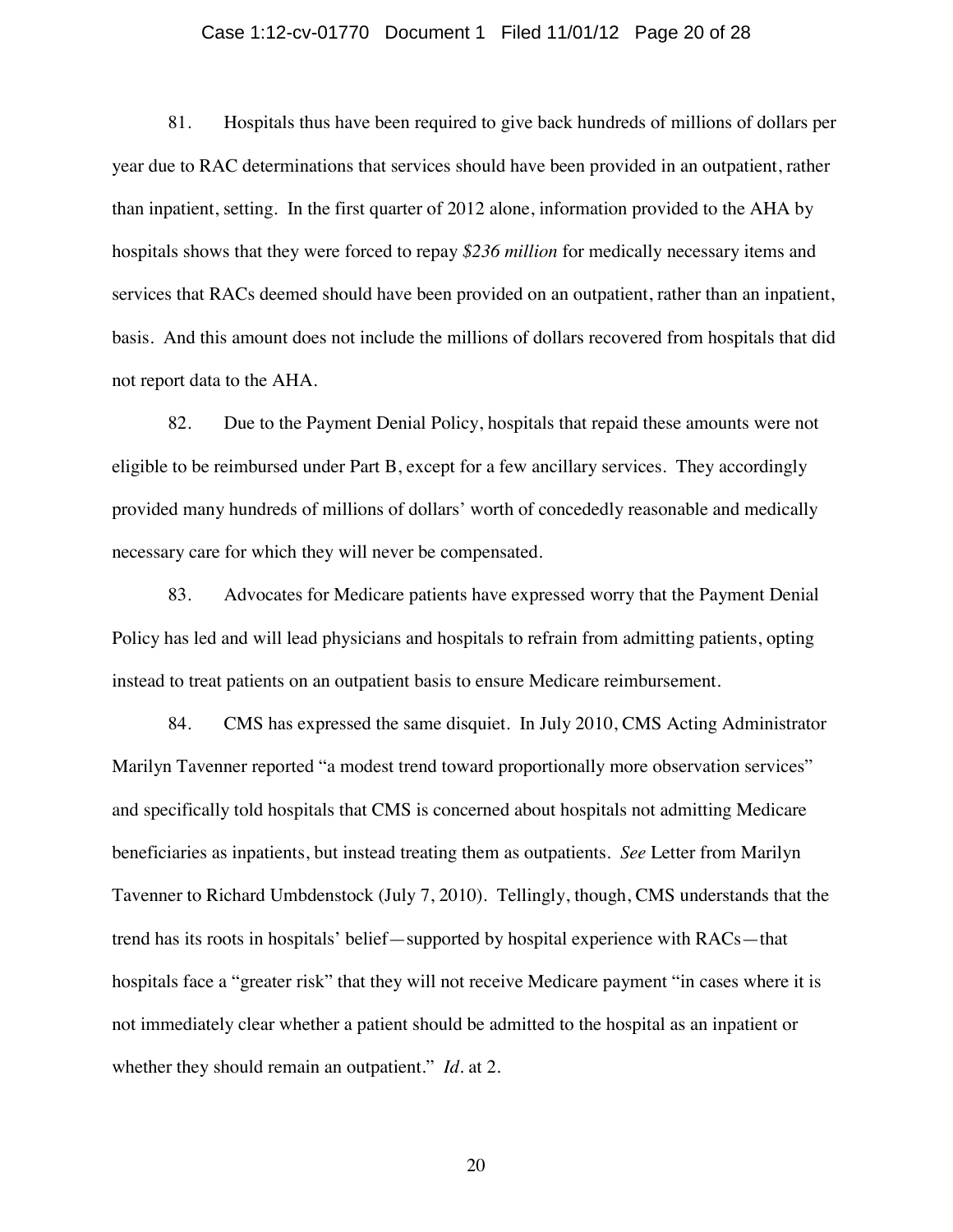## **E. Applicable Federal Law**

85. The majority of dollars recouped by CMS for "improper" inpatient admissions should have been repaid to the hospitals under Medicare Part B to cover the cost of providing reasonable and medically necessary items and services.

86. The Medicare Act requires this result. The Act "entitle[s]" hospitals to payment for all reasonable and necessary "medical and other health services" provided to beneficiaries, 42 U.S.C. § 1395k(a)(2), except for services the statute specifically excludes, *see id.* § 1395y. The services at issue in these RAC cases—emergency room services, drugs, surgical procedures, and the like—are covered under those definitions. The services are "medical and other health services" under 42 U.S.C. § 1395 $x(s)(2)$ , which defines that term to include hospital services. The services do not fall within the exclusions listed in § 1395y. And in fact CMS pays for these very services in millions of cases per year. CMS accordingly must pay for them here.

87. From an administrative perspective, Part B payment following a Part A denial could occur in at least two ways. Hospitals could simply amend or supplement their initial requests for reimbursement to make clear that they now seek Part B payment, furnishing additional information about the items and services provided if needed. Congress has recognized some claims for payment may need to be supplemented with additional information before they are paid, *see* 42 U.S.C. §§ 1395g(a), 1395*l*(e); 42 C.F.R. § 424.5(a)(6), and that not all claims will be "clean claims" that will be paid promptly as billed, *see* 42 U.S.C. §§ 1395h(c), 1395u(c). To address such circumstances, CMS has issued regulations and policy statements allowing for claim adjustment by Medicare claims processing contractors and providers alike, *e.g.*, 42 C.F.R. § 421.100(a)(2); Medical Financial Management Manual, CMS Pub. 100-06 Ch. 3 § 170. Amending or supplementing an initial reimbursement request would not require the hospital to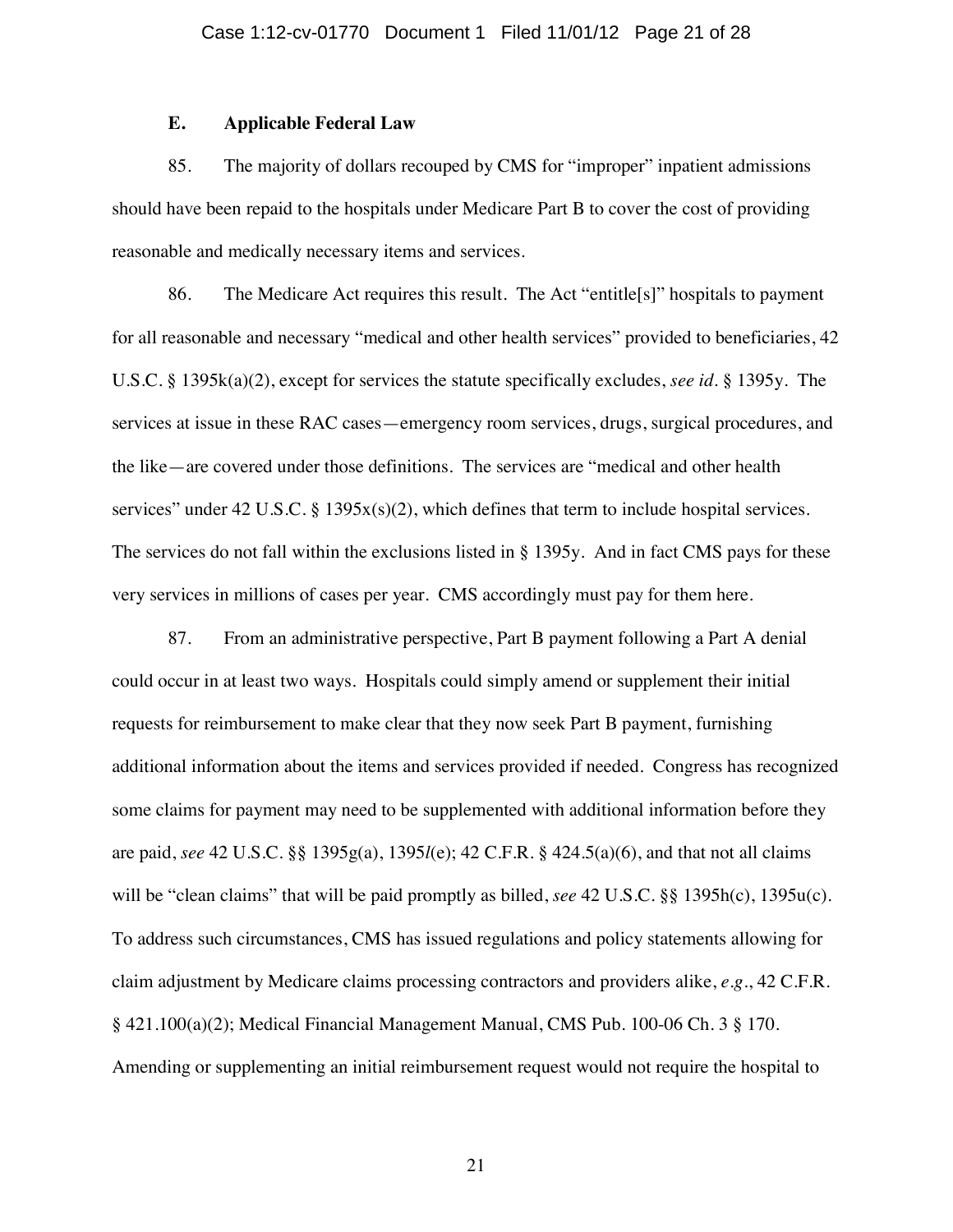### Case 1:12-cv-01770 Document 1 Filed 11/01/12 Page 22 of 28

submit a new claim, and thus would not run afoul of the general requirement that hospitals submit reimbursement requests within one year of the date the services were provided. *See id.* §§ 1395n(a)(1), 1395u(b)(3)(B).

88. Alternatively, if CMS preferred hospitals seeking Part B payment to submit different reimbursement requests for Part B payment, the Secretary could waive the one-year timely filing requirement. *See id.*  $\S$  1395n(a)(1), 1395u(b)(3)(B) (Secretary may "specify exceptions to the 1 calendar year period.").

89. In short, neither the Medicare Act nor its implementing regulations erect any administrative barriers to full Part B payment following a Part A denial.

90. Put simply, the Medicare program commands CMS to pay for medically necessary services provided to beneficiaries unless there is some authorization in the statute not to pay for them. There is no such statutory authorization in this case. CMS's refusal to pay for these services is unlawful, and it is hurting hospitals and patients alike.

#### **COUNT I**

## **VIOLATION OF ADMINISTRATIVE PROCEDURE ACT The CMS Policy Is Not in Accordance with the Medicare Act**

91. Plaintiffs reassert and incorporate by reference each of the above paragraphs.

92. The Administrative Procedure Act prohibits Defendant from implementing the Medicare Act in a manner that is not in accordance with law. 5 U.S.C. § 706(2)(A).

93. The Medicare Act "entitle[s]" hospitals to payment for all reasonable and necessary "medical and other health services" provided to beneficiaries, 42 U.S.C. § 1395k(a)(2), except for services the statute specifically excludes, *see id.* § 1395y.

94. The services provided by plaintiffs in this case are reasonable and medically necessary medical and other health services that do not fall within a statutory exclusion.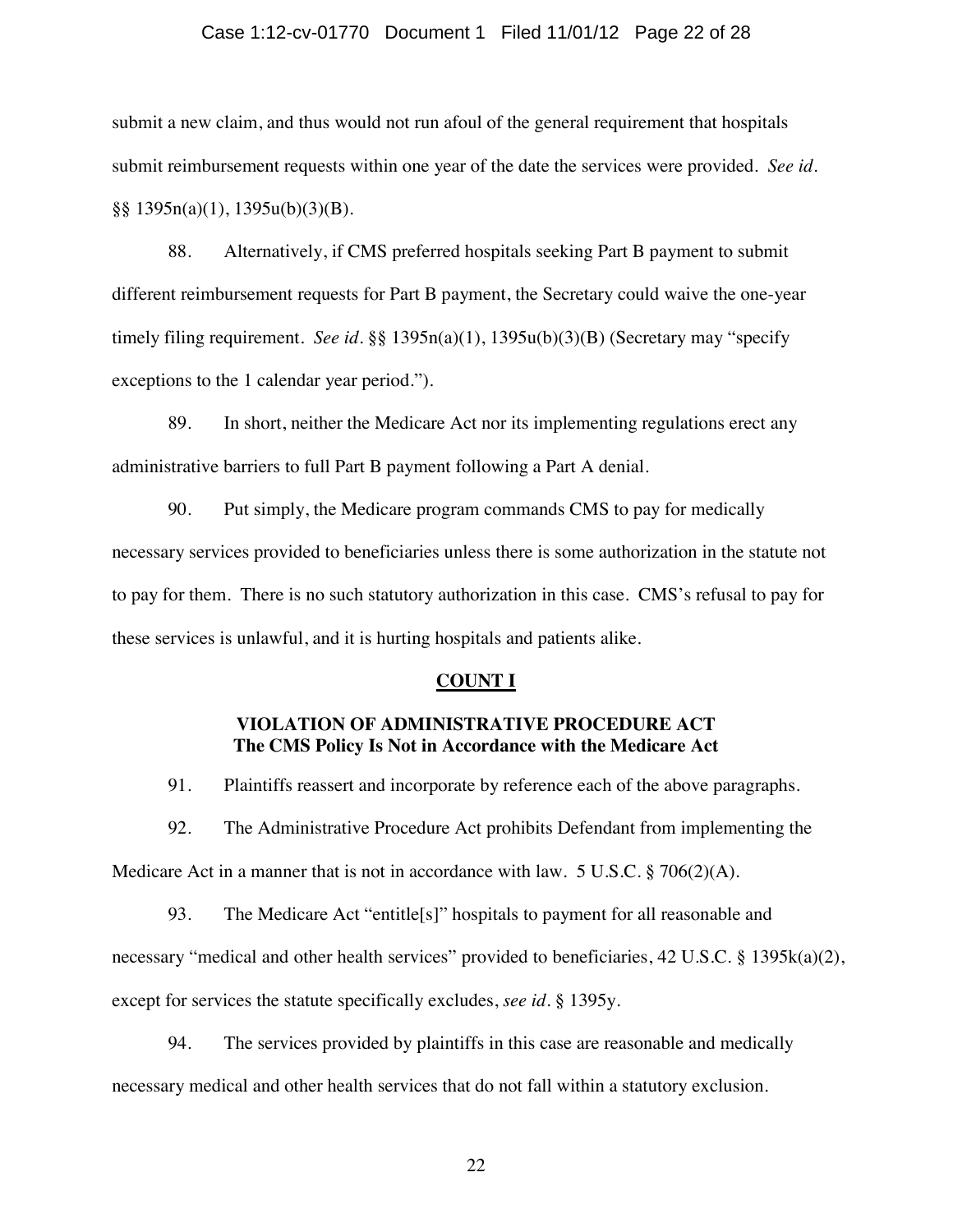### Case 1:12-cv-01770 Document 1 Filed 11/01/12 Page 23 of 28

95. CMS's policy prohibiting Part B payment for reasonable and medically necessary items and services is invalid under the APA because it violates the Medicare Act.

96. The Secretary must direct CMS to reimburse hospitals under Part B for the medically necessary and reasonable care they provide. If the Secretary prefers hospitals to submit new claims for Part B reimbursement, rather than amend or supplement their original claims, the Secretary must waive the one-year timely filing requirement.

### **COUNT II**

## **VIOLATION OF ADMINISTRATIVE PROCEDURE ACT The CMS Policy Is Arbitrary and Capricious**

97. Plaintiffs reassert and incorporate by reference each of the above paragraphs.

98. The APA prohibits Defendant from implementing the Medicare Act via actions, findings, or conclusions that are arbitrary and capricious. 5 U.S.C.  $\S$  706(2)(A).

99. Plaintiffs do not believe it is possible for CMS to articulate a satisfactory explanation for the Payment Denial Policy. Nonetheless, CMS's failure to articulate *any* explanation for refusing to reimburse hospitals for items and services that all agree are reasonable and medically necessary renders the Payment Denial Policy arbitrary and capricious and thus invalid under the APA.

100. CMS's failure to articulate a satisfactory explanation—or any explanation—for reimbursing hospitals for a few ancillary services after a Part A denial, but refusing to reimburse them for services that make up the bulk of the bill, renders CMS's Payment Denial Policy arbitrary and capricious and thus invalid under the APA.

### **COUNT III**

## **VIOLATION OF ADMINISTRATIVE PROCEDURE ACT CMS's Failure to Follow Precedent Is Arbitrary and Capricious**

101. Plaintiffs reassert and incorporate by reference each of the above paragraphs.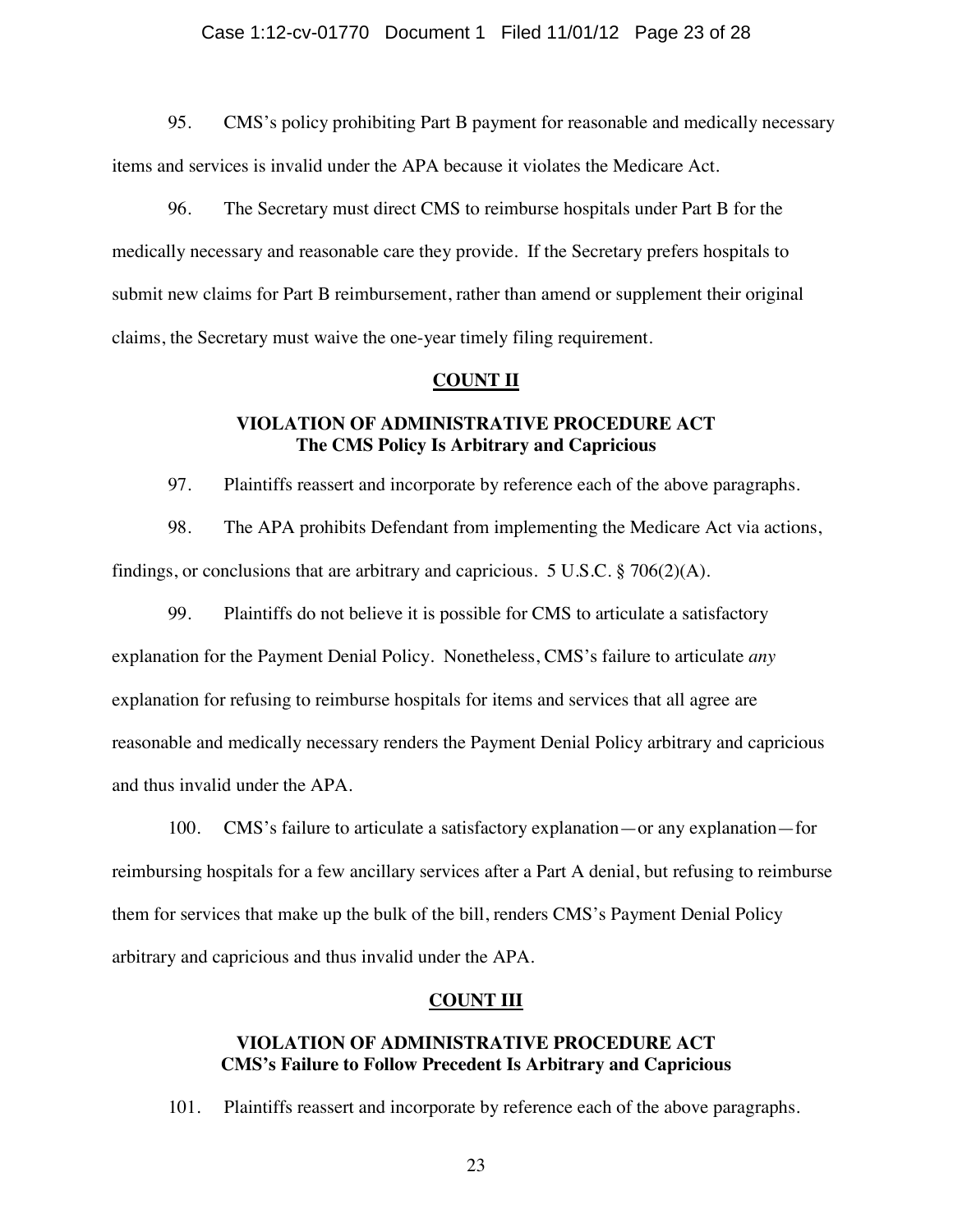### Case 1:12-cv-01770 Document 1 Filed 11/01/12 Page 24 of 28

102. The APA prohibits Defendant from implementing the Medicare Act via actions, findings, or conclusions that are arbitrary and capricious.  $5 \text{ U.S.C.}$   $\S$  706(2)(A).

103. An agency action is arbitrary and capricious if it departs from agency precedent without explanation.

104. Defendant continues to enforce the Payment Denial Policy even though she repeatedly has found that Part B payment is warranted for reasonable and medically necessary items and services provided in these Part A denial cases.

105. By continuing to enforce the Payment Denial Policy, Defendant has acted arbitrarily and capriciously in violation of the APA.

#### **COUNT IV**

# **VIOLATION OF ADMINISTRATIVE PROCEDURE ACT The CMS Policy Is Invalid for Failure to Undergo Notice and Comment Rulemaking**

106. Plaintiffs reassert and incorporate by reference each of the above paragraphs.

107. The APA prohibits Defendant from implementing the Medicare Act via actions,

findings, or conclusions accomplished without observing the procedures required by law.

5 U.S.C. § 706(2)(A).

108. The APA requires agencies to afford notice of a proposed rulemaking and an opportunity for public comment prior to a rule's promulgation, amendment, modification, or repeal. *Id.* § 553.

109. The APA's notice-and-comment requirements do not apply to certain interpretive rules, general statements of policy, or rules of general agency organization, procedure or practice. *See id.* The Payment Denial Policy does not fall within any of those categories. Nor has Defendant articulated good cause for failing to submit the Payment Denial Policy to notice and public comment.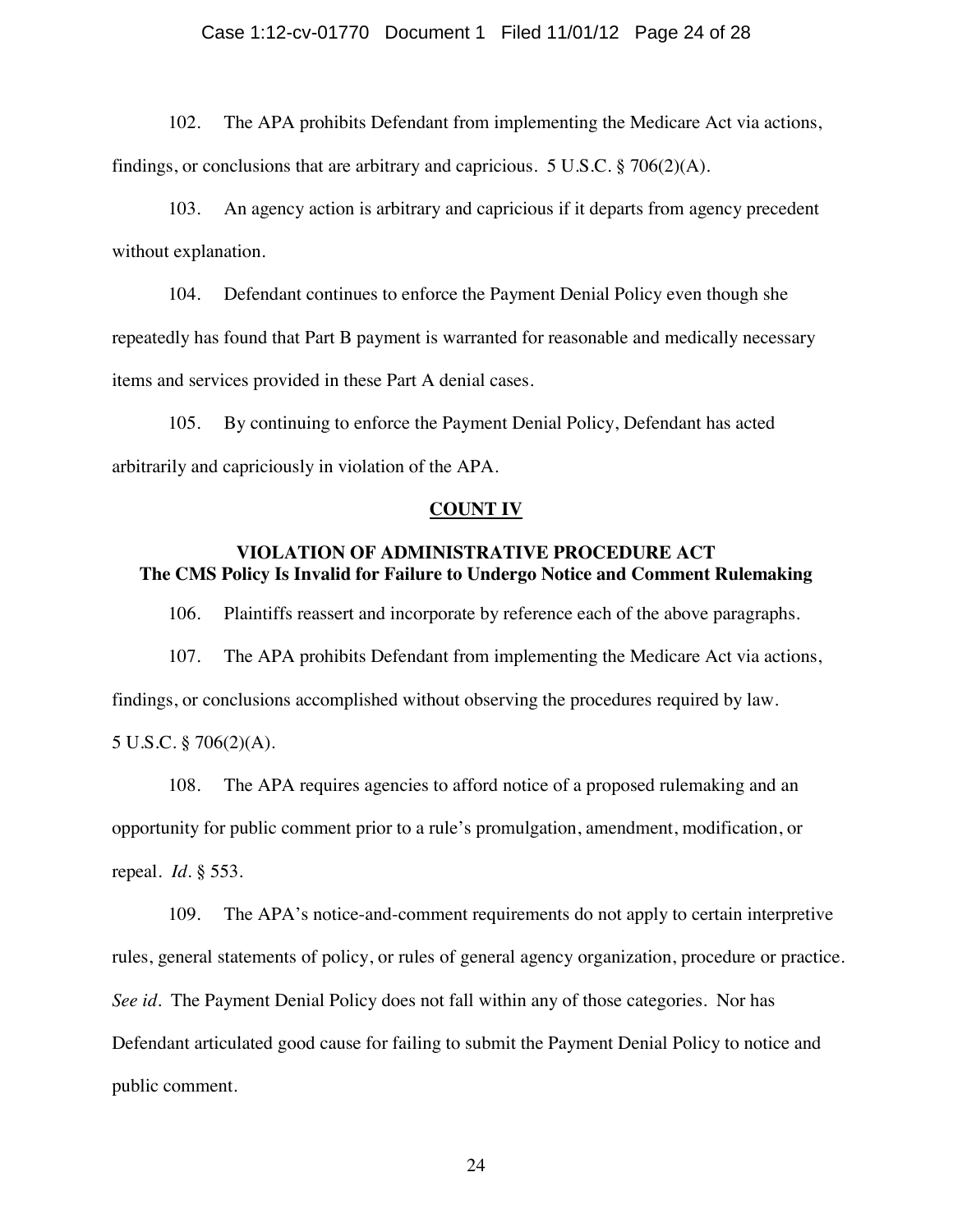### Case 1:12-cv-01770 Document 1 Filed 11/01/12 Page 25 of 28

110. To comport with the mandates of the APA, Defendant therefore must have subjected the Payment Denial Policy to notice and comment procedures.

111. Defendant did not subject the Payment Denial Policy to notice and comment procedures.

112. Defendant's failure to do so violates the APA.

113. This failure constitutes a separate reason why the Payment Denial Policy is invalid. To be clear: The policy would be unlawful no matter the procedures used to promulgate it because it conflicts with the Medicare statute and because it is arbitrary and capricious. But even setting aside these fatal problems, the Payment Denial Policy cannot stand under the APA.

#### **COUNT V**

# **VIOLATION OF MEDICARE ACT The CMS Policy Is Invalid Because It Was Not Promulgated as a Regulation**

114. Plaintiffs reassert and incorporate by reference each of the above paragraphs.

115. The Medicare Act requires that all rules, requirements, and statements of policy that establish or change a substantive legal standard governing the scope of benefits or payment for services be promulgated via regulation. 42 U.S.C. § 1395hh(a).

116. CMS's Payment Denial Policy establishes a substantive legal standard governing the scope of Part B benefits and payment for items and services.

117. Defendant did not promulgate the Payment Denial Policy as a regulation.

118. Defendant's failure to do so violated the Medicare Act.

119. The Payment Denial Policy would be invalid even if promulgated as a regulation,

because it cannot be reconciled with the Medicare statute and because it is arbitrary and capricious. The failure to promulgate the Policy as a regulation nonetheless constitutes an additional independent reason why the Policy cannot stand.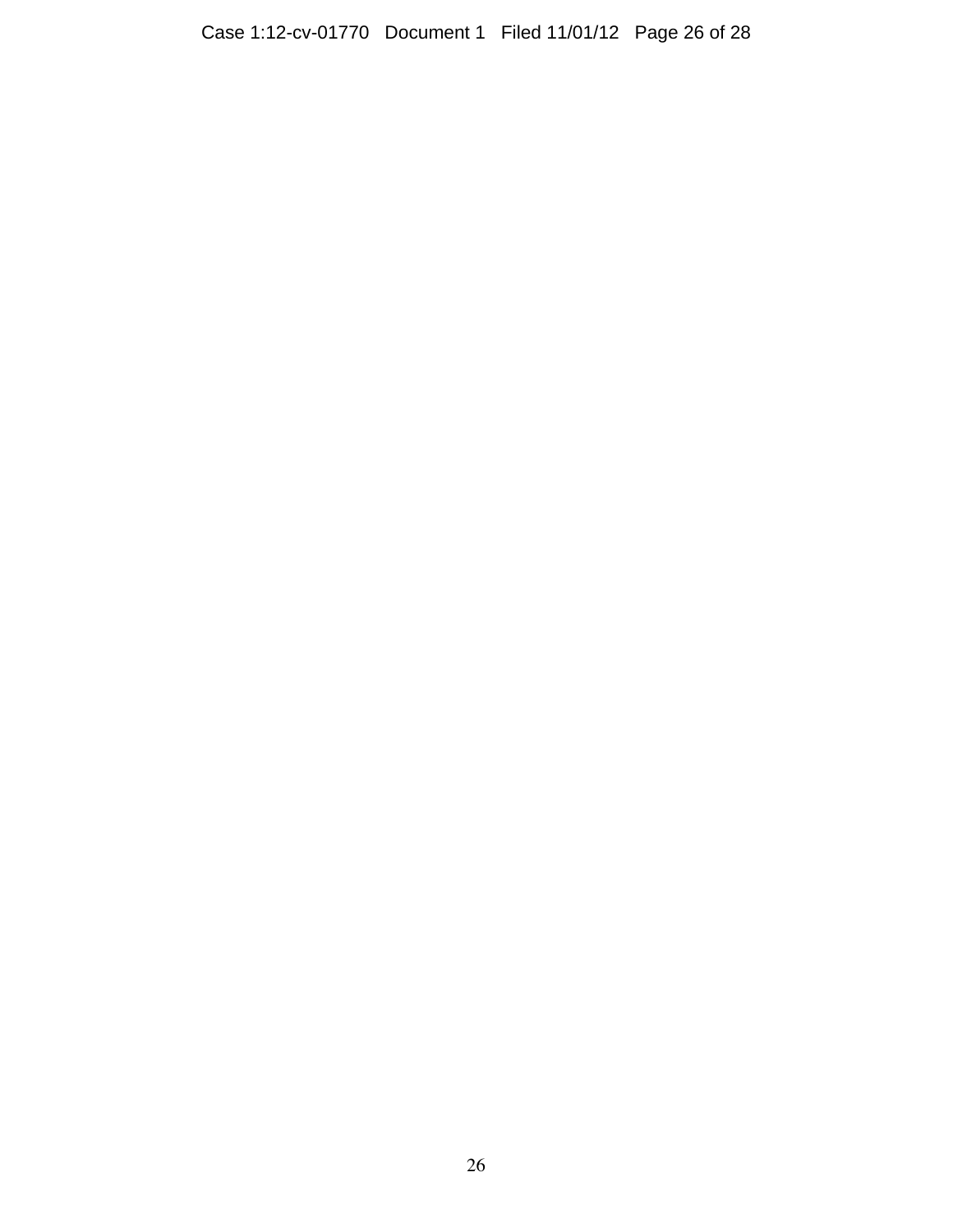### **PRAYER FOR RELIEF**

WHEREFORE, Plaintiffs respectfully request that this Court issue judgment in its favor and against Defendant and issue the following relief:

A. A declaratory judgment that CMS's Payment Denial Policy is invalid because it violates the language and purpose of the Medicare Act;

B. A declaratory judgment that CMS's Payment Denial Policy is arbitrary and capricious because (1) Defendant has not articulated a satisfactory explanation for refusing to reimburse providers for reasonable and medically necessary services provided and (2) Defendant has not articulated a satisfactory explanation for providing reimbursement for only a limited subset of services, rather than all reasonable and medically necessary services;

C. A declaratory judgment that CMS's Payment Denial Policy is invalid under the APA for failure to undergo notice and comment rulemaking;

D. A declaratory judgment that CMS's Payment Denial Policy is invalid under the Medicare Act because it was not promulgated as a regulation;

E. A declaratory judgment that CMS's Payment Denial Policy is arbitrary and capricious because Defendant has not provided an explanation for departing from, and refusing to adhere to, her final decisions in prior appeals awarding Part B payment after a Part A denial based upon the wrong setting of care;

F. An order vacating or setting aside CMS's Payment Denial Policy;

G. An order that the Plaintiff hospitals be paid full Part B reimbursement for the appeals at issue;